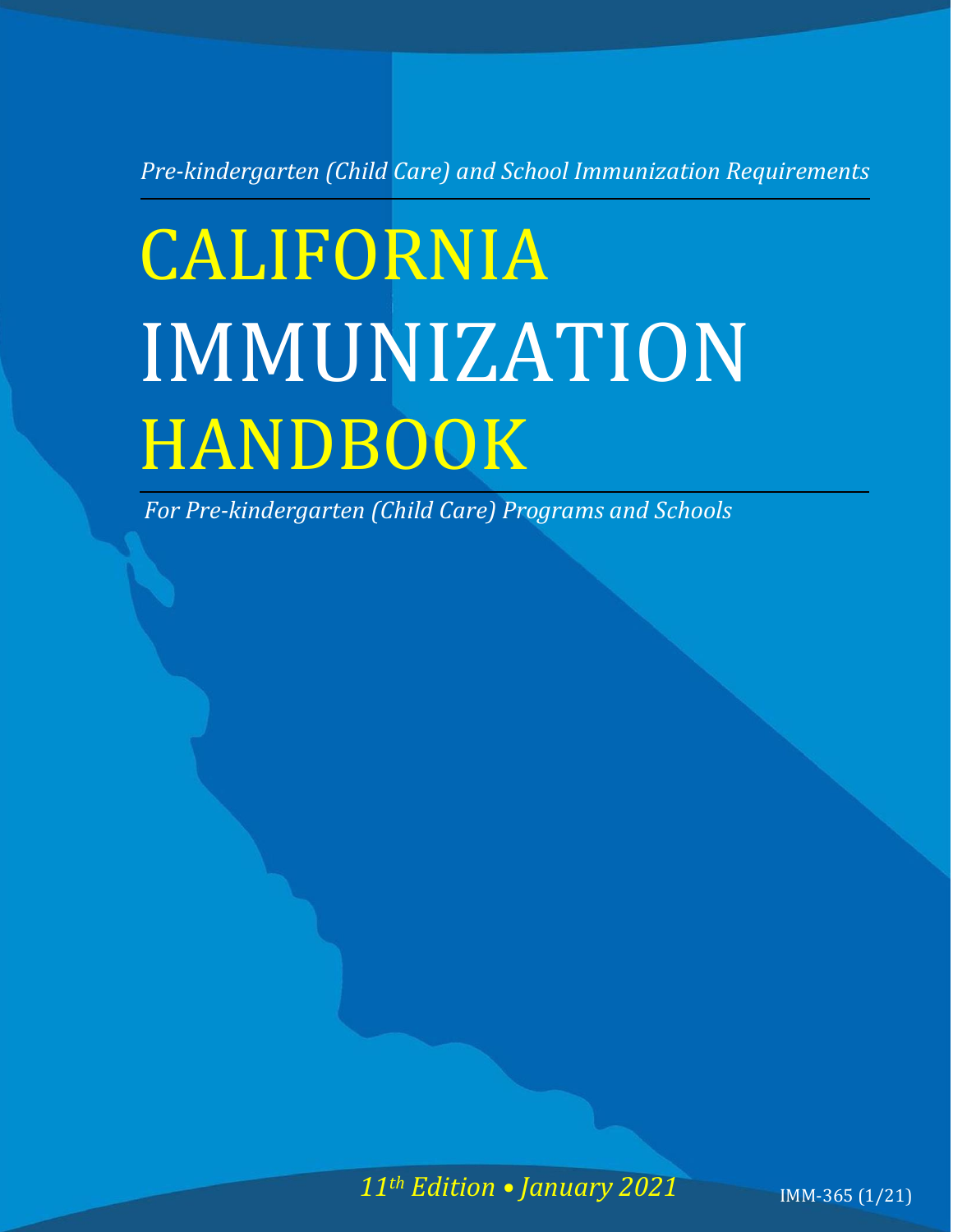## **Introduction**

To protect children against serious infections, the California school immunization law requires them to receive immunizations before entry to pre-kindergarten (child care or preschool) and school. In addition, the law requires pre-kindergarten facilities and schools to enforce immunization requirements, maintain immunization records of all children enrolled, and submit reports to public health agencies. Links to the law are located in Appendix D.

The 11<sup>th</sup> edition of the California Immunization Handbook reviews school immunization requirements, staff responsibilities, procedures for evaluating immunization requirements, and reporting obligations. This handbook supersedes all earlier versions of the California Immunization Handbook. You can access an electronic version at California's school immunization website, [www.ShotsforSchool.org.](http://www.shotsforschool.org/) 

The California Immunization Registry (CAIR) can help schools meet immunization requirements. We encourage your school to use CAIR. Visit [www.CAIRweb.org](http://cairweb.org/) [f](http://cairweb.org/)or more information.

We salute California schools and pre-kindergarten providers for their conscientious efforts to protect the health of the children they educate.

If you have any questions or would like to order more blue California School Immunization Record cards, please contact your [local health department's Immunization](https://www.cdph.ca.gov/Programs/CID/DCDC/Pages/Immunization/Local-Health-Department.aspx)  [Program,](https://www.cdph.ca.gov/Programs/CID/DCDC/Pages/Immunization/Local-Health-Department.aspx) the health office of your school, or your school district.

H st Í

Robert Schechter, M.D., Chief Immunization Branch California Department of Public Health

[www.ShotsforSchool.org](http://www.shotsforschool.org/)  (510) 620-3737

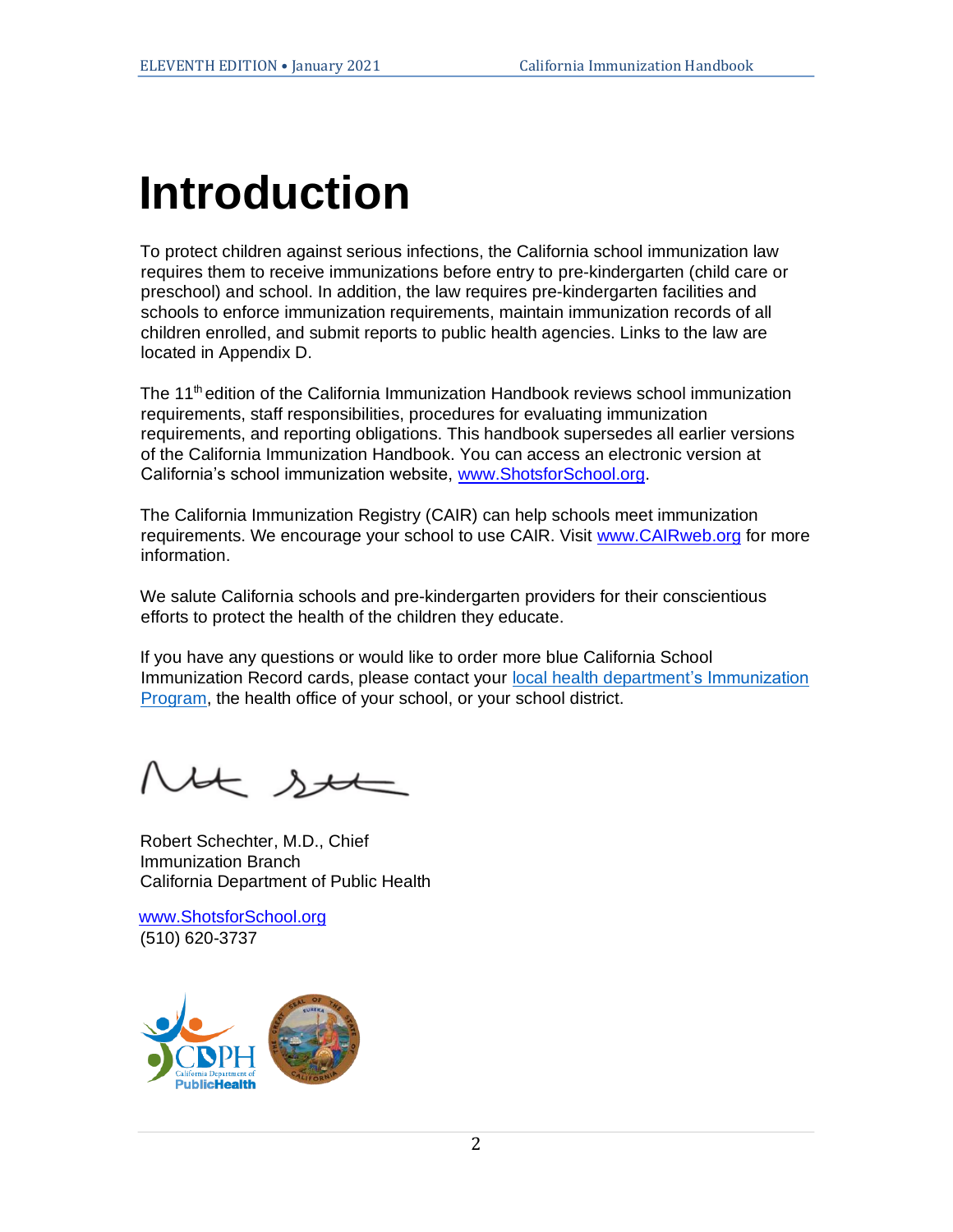## **Table of Contents**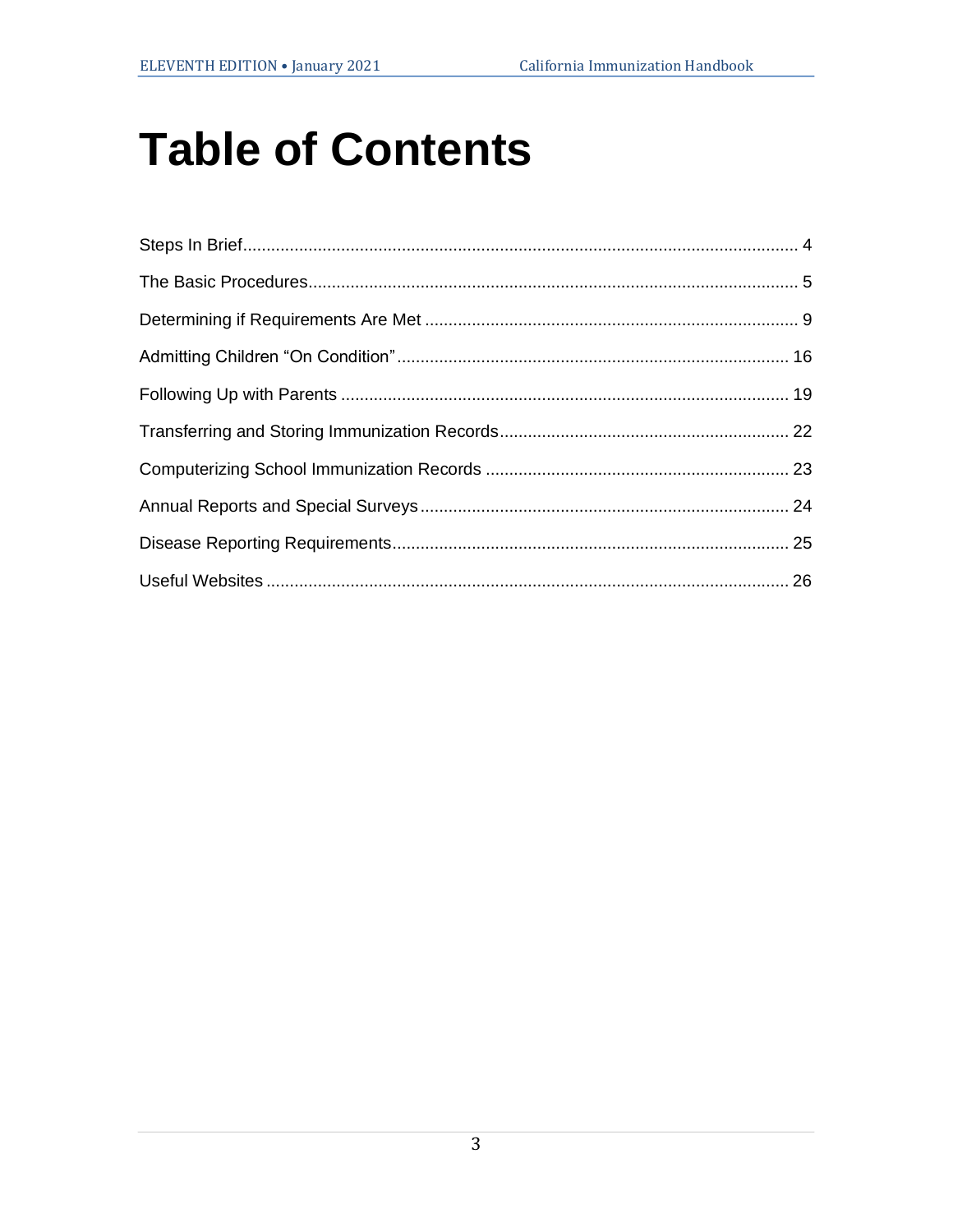## **Steps In Brief**

#### **How to Implement Immunization Requirements**

**Pre-kindergarten (child care or preschool) facility\* or school staff must:**

- 1. Obtain each child's personal immunization record, even if the child may qualify for exemptions from immunization requirements. (Personal immunization records may include the yellow California Immunization Record or other printout from a doctor's office or clinic.)
- 2. Complete a [California School Immunization Record](https://eziz.org/assets/docs/shotsforschool/CDPH-286.pdf) (CSIR/Blue Card/CDPH 286) for each child. Other written or electronic formats to record the information in the Blue Card are allowed. Many children have their immunization records in the California Immunization Registry (CAIR), which can print out filled Blue Cards. If you are instead completing the Blue Card by hand:
	- Enter the child's identifying information on the top portion of the card, if not already done by the parent.
	- Transfer vaccine dates from the child's personal immunization record to a Blue Card or into your computerized student information system.
	- The Tdap sticker may be used to document Tdap vaccine on older versions of the Blue Card (version 01/14 or earlier).
- 3. Determine if requirements are met.
	- Compare the number of doses on the Blue Card to the tables for [pre-kindergarten](http://eziz.org/assets/docs/IMM-230.pdf) and [grades TK/K-12](http://eziz.org/assets/docs/IMM-231.pdf) found in Appendix B.
	- For temporary and permanent medical exemptions, see page 14.
- 4. Complete the Status of Requirements boxes on the Blue Card.
- 5. Admit only those children who (a) have all required immunizations; (b) are not currently due for any immunizations but have doses due later (conditional admission); or (c) fit in one of the "Other" categories and do not have all required immunizations and do not meet criteria for conditional admission, including a temporary medical exemption.
- 6. File the completed Blue Card, or equivalent, in the child's cumulative folder or prekindergarten file. Schools must keep this immunization information on file in hard copy or electronic format for every child enrolled.
- 7. Follow up on those children who were not due for any doses when admitted but have pending doses due. (See page 19 for more information on following up with parents.)
- 8. Every fall, submit Immunization Assessment Reports for [pre-kindergarten](http://reporting.shotsforschool.org/CC/login.aspx)[,](http://www.calkidshots.org/cca/login.aspx) [kindergarten,](http://reporting.shotsforschool.org/KG/login.aspx) and [7th grade](http://reporting.shotsforschool.org/7th/login.aspx) (page 24).

\* Pre-kindergarten facilities are defined to include child care centers, family day care homes, nursery schools, day nurseries, preschools, and development centers.



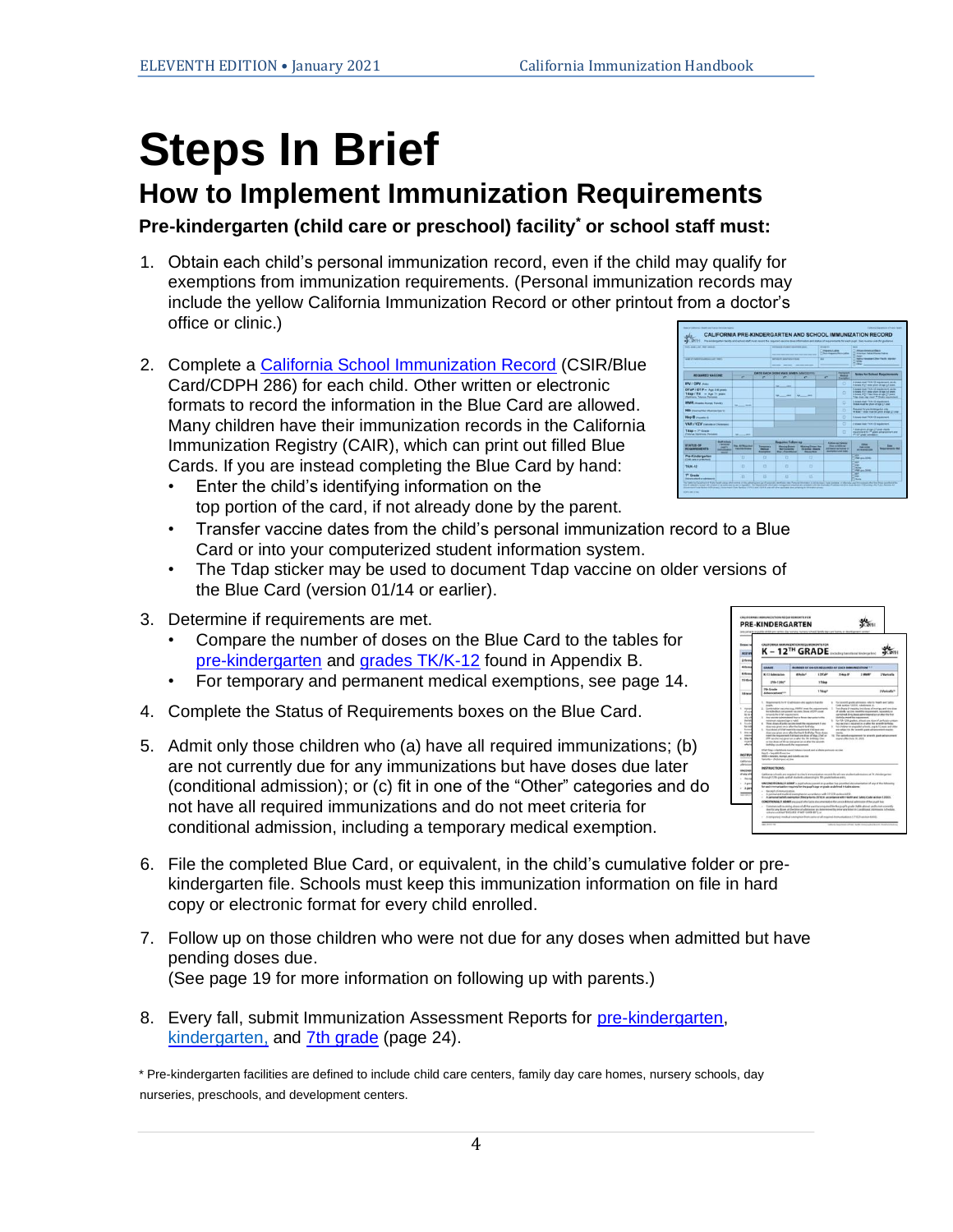## **The Basic Procedures**

#### **Obtain the Child's Personal Immunization Record**

Before children under age 18 years are admitted to any pre-kindergarten facility<sup>1</sup> or (TK/K-12) school<sup>2</sup> in California, either public or private, California law<sup>3</sup> requires that a parent or guardian present an immunization record to staff. Usually, this is the child's personal immunization record given to parents by the doctor or clinic. The personal immunization record must:

- $\checkmark$  identify the student by name and date of birth
- $\checkmark$  show the date (month, day, and year) each required vaccine dose was received
- $\checkmark$  have the type of vaccine received
- $\checkmark$  include the name of the physician or agency who gave the vaccine.

| <b>IMMUNIZATION RECORD</b><br>Comprobante de Inmunización |             |  |  |  |  |
|-----------------------------------------------------------|-------------|--|--|--|--|
|                                                           |             |  |  |  |  |
| Name<br><b>Birthdate</b><br>fecha de nacimiento           | Sex<br>saxa |  |  |  |  |
| <b>Allergies</b><br>alorgias                              |             |  |  |  |  |

Figure 1. California Immunization Record

In some cases, it will be a yellow California Immunization Record (Figure 1), or similar form given to parents by their doctors. Records accessed through [CAIR](http://cairweb.org/) or from other states and countries are also acceptable.

Staff should refer parents without records to their regular doctor; if a child does not have a health care provider, parents may be referred to th[e](http://www.cdph.ca.gov/programs/immunize/Pages/CaliforniaLocalHealthDepartments.aspx) [local health](https://www.cdph.ca.gov/Programs/CID/DCDC/Pages/Immunization/Local-Health-Department.aspx) [department](https://www.cdph.ca.gov/Programs/CID/DCDC/Pages/Immunization/Local-Health-Department.aspx)[.](http://www.cdph.ca.gov/programs/immunize/Pages/CaliforniaLocalHealthDepartments.aspx)

1 Pre-kindergarten facilities include child-care facilities, child-care centers, day nurseries, nursery schools, family day care homes (also known as family child care homes), or development centers. There is an exemption from immunization requirements for children attending "drop-in" day care centers [\(](http://www.leginfo.ca.gov/pub/01-02/bill/asm/ab_3001-3050/ab_3049_bill_20020915_chaptered.html)[AB 3049, 2002](http://leginfo.legislature.ca.gov/faces/billNavClient.xhtml?bill_id=200120020AB3049)[\).](http://www.leginfo.ca.gov/pub/01-02/bill/asm/ab_3001-3050/ab_3049_bill_20020915_chaptered.html) Parents do not sign a contract with the center for ongoing care, but use these centers on an "ad hoc" basis.

2 Home schools are subject to the same immunization record keeping requirements as other schools or pre-kindergarten facilities (se[e California Education Code, Title 2,](http://www.cde.ca.gov/sp/ps/rq/psaffedcode.asp) [Sections 33190-48222\).](http://www.cde.ca.gov/sp/ps/rq/psaffedcode.asp) 3 [17 CCR section 6065](http://eziz.org/assets/docs/IMM-1080.pdf)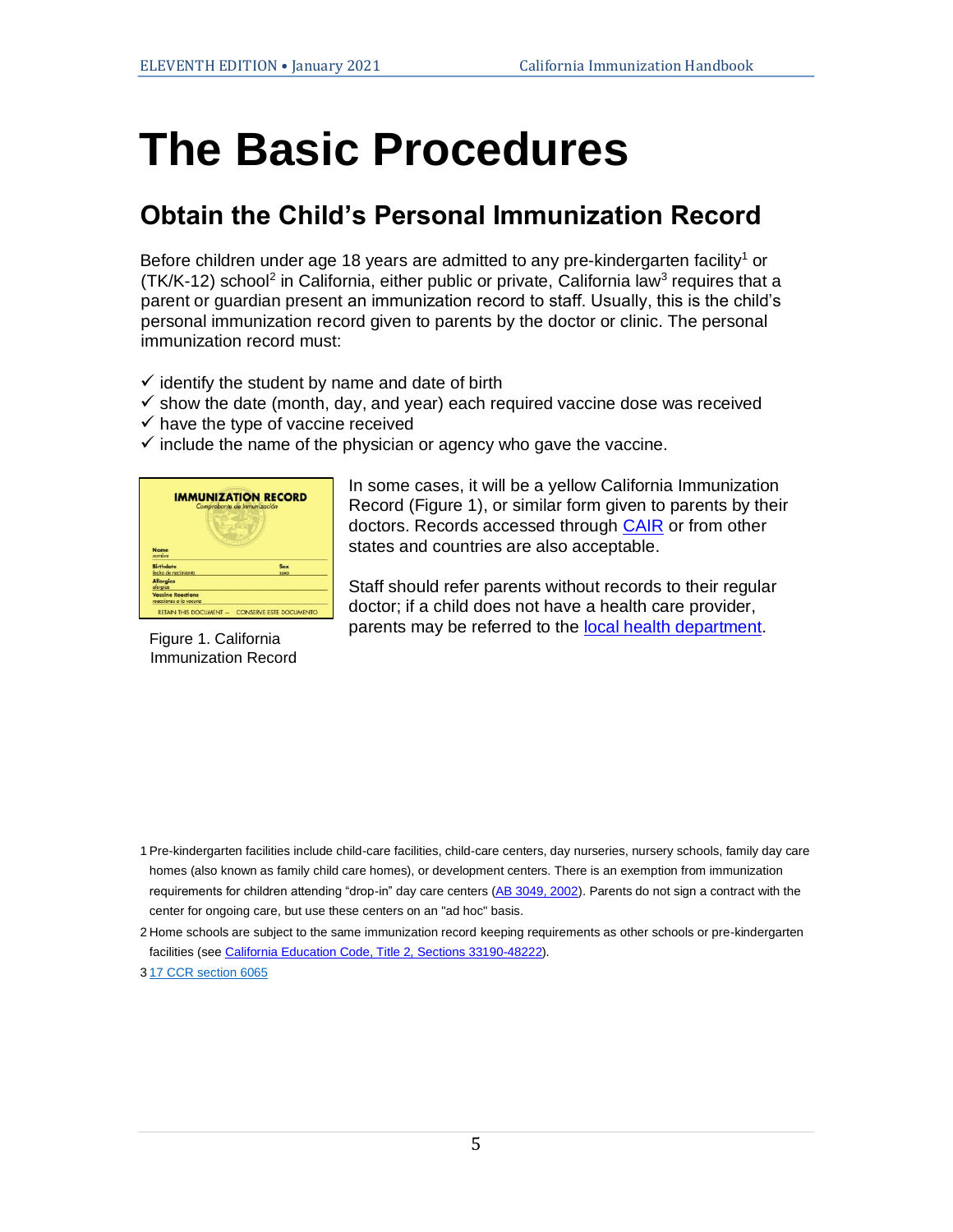### **Complete a Blue Card (or Equivalent)**

In California, the blue [California School Immunization Record](http://eziz.org/assets/docs/shotsforschool/CDPH-286.pdf) card is a tool pre-kindergarten facilities and schools can use to record information required to be on file for every child enrolled. This record card is sometimes referred to by its initials (CSIR), number (CDPH 286), or color (blue). For simplicity, in this Handbook it is called the "Blue Card."



The [Blue Card](http://eziz.org/assets/docs/shotsforschool/CDPH-286.pdf) may be filled out and saved electronically or printed and filled in by hand. Blue paper is not required. Free copies may be available from the [local health department](https://www.cdph.ca.gov/Programs/CID/DCDC/Pages/Immunization/Local-Health-Department.aspx) in your area. Blue Cards may also be printed with a student's immunization information from the California Immunization Registry (CAIR). See [www.CAIRweb.org](http://cairweb.org/) for additional information on CAIR.

In completing the Blue Card, or equivalent record, pre-kindergarten providers or school staff must enter all immunization dates. Staff must record all vaccine dates (month, day, and year) from the child's personal immunization record and complete the status of requirements section. For transfer students, you may use the previous school's Blue Card if it is available.

Guidance for completing the Blue Card is on the back of the card, and a link is provided in Appendix B.

The completed Blue Card, or equivalent immunization information, is part of the child's mandatory pupil record (cumulative folder) for school or file for pre-kindergarten. School immunization records may also be computerized (see page 23). Only one Blue Card should be in the student's cumulative folder. If there are several, a school may update one to make it complete, and either discard all others or staple all others behind the new Blue Card.

### **Transfers at Pre-kindergarten (Child Care or Preschool) Level**

Sometimes pre-kindergarten facilities forward Blue Cards when children transfer or move on to kindergarten. In these cases, the prior Blue Card may be used in the new center or elementary school.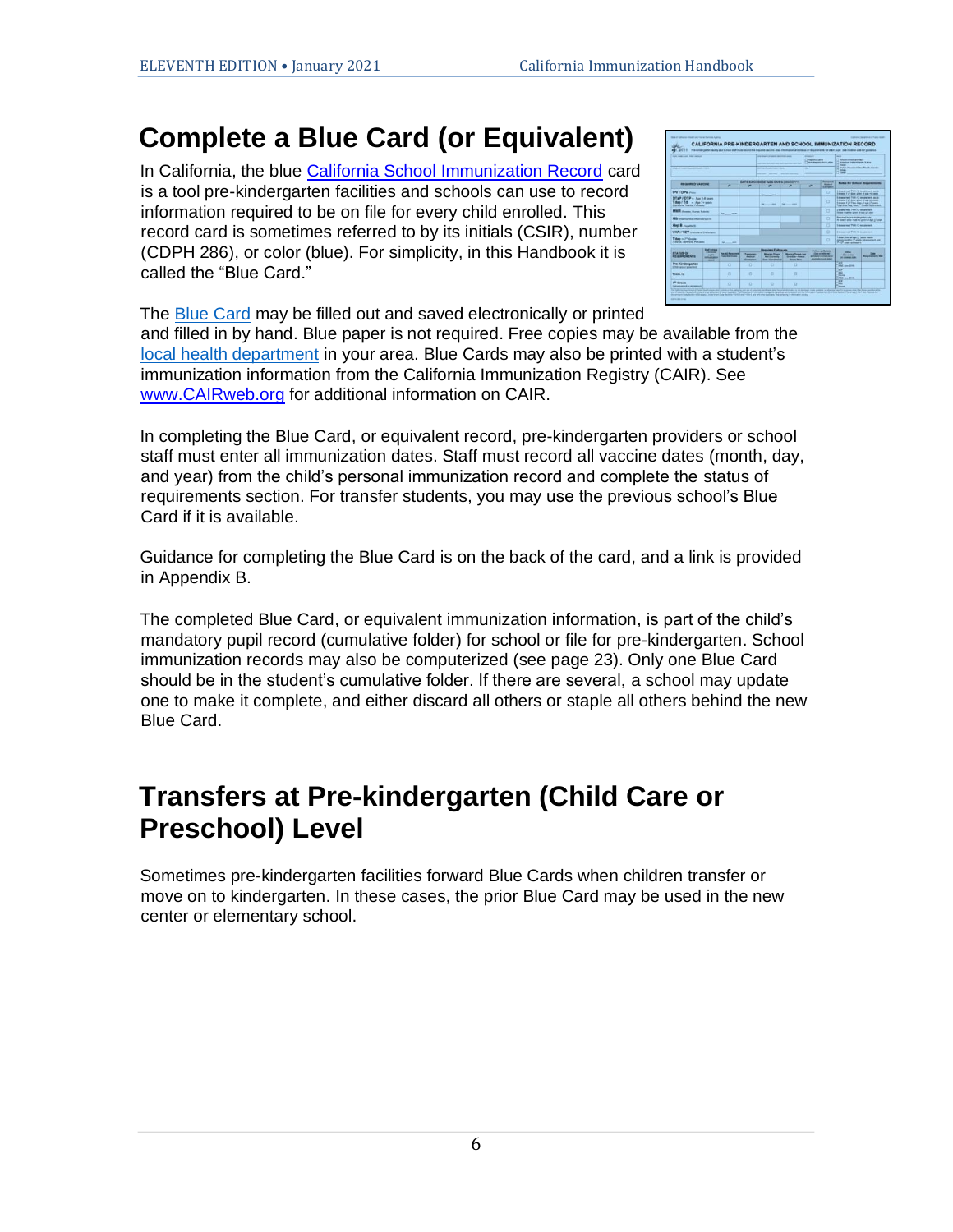### **Transfers between Schools**

For children transferring from another school in California or another state, **the new school must review the student's immunization records** to make sure all immunization requirements have been met. A valid record can be any of the following if it includes dates for all immunizations: the Blue Card or equivalent record, CAIR (California Immunization Registry) record, another state's school record, or the child's personal immunization record.

When a child transfers from another school, **we encourage schools to ask parents to bring their child's personal immunization record from the doctor or clinic to registration** rather than wait for the cumulative folder (containing the immunization record) to arrive from the former school. Staff may admit transfer students without an immunization record for up to 30 school days of attendance while waiting for their former school's cumulative folder (or other immunization record) to arrive.<sup>1</sup> Your school or district may set a shorter time frame or have no grace period at all.

#### **When the record is received from the other school:**

- If the child does not have the required immunization doses, allow no more than 10 (0-10) school days for the parents to submit records for any remaining doses due. Notify the parent of this deadline.
- If you do not receive documentation of receipt of the doses due after the 10 (or fewer) school days, the child must be excluded from attendance until proper documentation is submitted to the school. 2

#### **When the record is NOT received from the other school at the end of the 30 school-day (or fewer) grace period**

You will have to contact the parents and follow up. The parents must present their child's personal immunization record to show that their child has met all immunization requirements. If not, staff will need to exclude that child until proper documentation is submitted.<sup>1</sup> Students transferring after July 1, 2019, must meet the latest immunization requirements (Appendix D).

For students from another state, follow Basic Procedures (page 5) to complete a new Blue Card. Follow up on any students who were not due for any doses upon admission but still need additional immunization doses in accordance with the conditional admission schedule.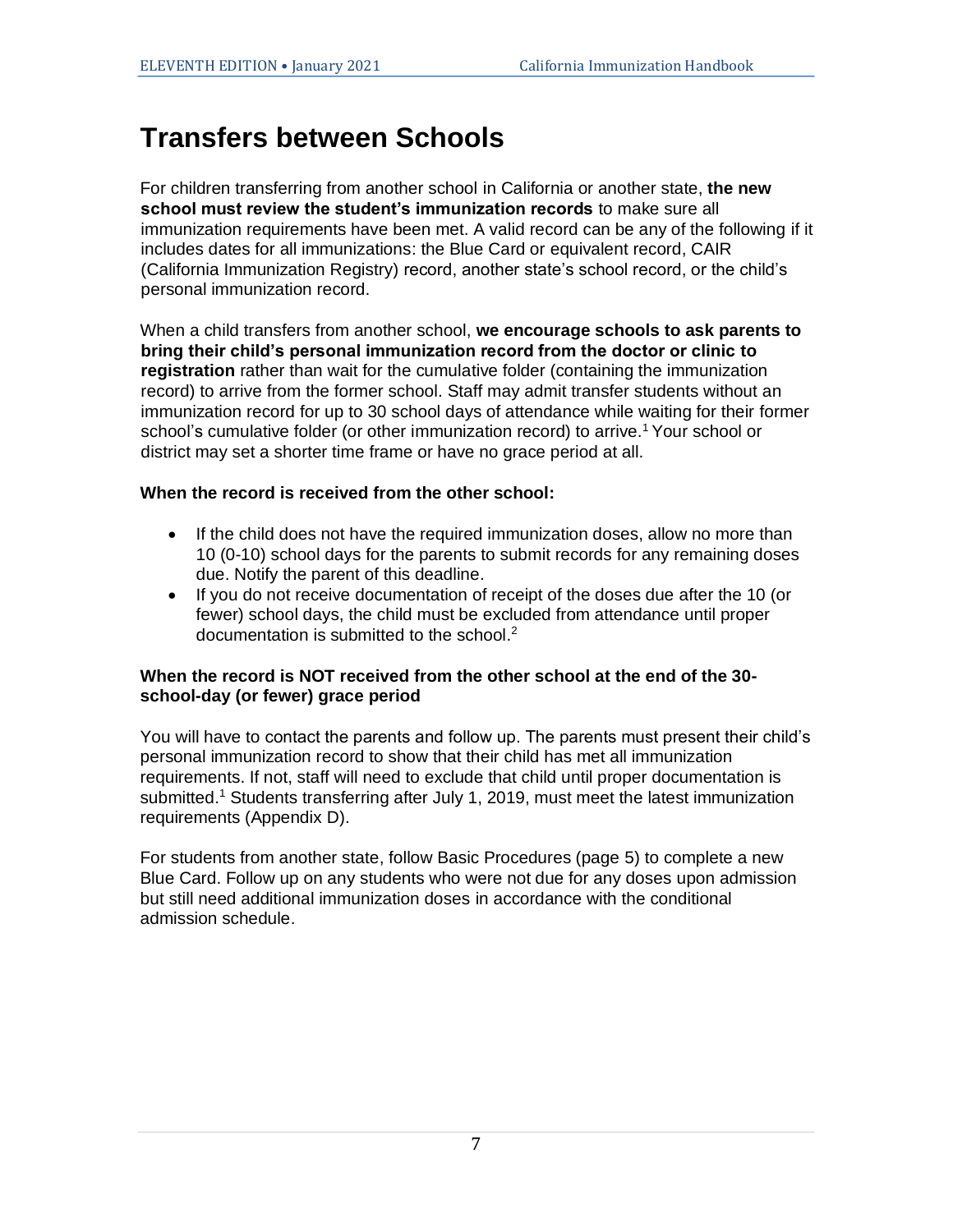### **Admitting Homeless or Foster Transfer Students**

The federal [McKinney-Vento Homeless Assistance Act](http://www2.ed.gov/policy/elsec/leg/esea02/pg116.html) requires schools to enroll new students who are homeless even if their immunization records are missing or unavailable at the time of enrollment. California law requires schools to immediately **enroll foster children transferring to their school even if a foster child is unable to produce immunization records** normally required for school entry.<sup>3</sup> Once a homeless student or a foster child is enrolled, school staff should work with the foster family or school where the student was transferred from to obtain the student's immunization records quickly. The school staff should also work with their local health department to ensure these students receive any vaccinations they need. **The law still requires that the school obtain the student's immunization record and ensure that these students meet all immunization requirements.**

For foster students, Education Code section 48853.5 requires that within two business days of the foster child's request for school enrollment, the educational liaison for the new school shall contact the school last attended by the foster child to obtain all academic and other records.<sup>4</sup> The educational liaison for the school last attended shall provide all records to the new school within two business days of receiving the request.

### **Admitting Students from another Country**

For children entering school from another country, you will need to obtain immunization records from the parents. Do not wait for a record from the previous country. Do not allow any grace period, but refer families without personal records or with foreign records that you cannot understand to their physician or [local health](https://www.cdph.ca.gov/Programs/CID/DCDC/Pages/Immunization/Local-Health-Department.aspx) [department](https://www.cdph.ca.gov/Programs/CID/DCDC/Pages/Immunization/Local-Health-Department.aspx)[.](http://www.cdph.ca.gov/programs/immunize/Pages/CaliforniaLocalHealthDepartments.aspx) A list of foreign [vaccine names](https://www.cdc.gov/vaccines/pubs/pinkbook/downloads/appendices/B/foreign-products-tables.pdf) is included in Appendix B.

- 1 [The California Code of Regulations, Title 17, Division 1,](https://govt.westlaw.com/calregs/Document/I29257AC0DF1B11E39640DB07F03D648A?viewType=FullText&originationContext=documenttoc&transitionType=CategoryPageItem&contextData=(sc.Default)) [Chapter 4, Subchapter 8, Article 3, section 6](http://eziz.org/assets/docs/IMM-1080.pdf)035(d[\)](https://govt.westlaw.com/calregs/Document/I29257AC0DF1B11E39640DB07F03D648A?viewType=FullText&originationContext=documenttoc&transitionType=CategoryPageItem&contextData=(sc.Default))
- 2 [The](https://govt.westlaw.com/calregs/Document/IF276DC30D60511DE88AEDDE29ED1DC0A?viewType=FullText&originationContext=documenttoc&transitionType=CategoryPageItem&contextData=(sc.Default)) [California Code of Regulations, Title 17, Division 1, Chapter 4, Subchapter 8, Article 3, section 6040](http://eziz.org/assets/docs/IMM-1080.pdf)
- 3 [Health and Safety Code, Division 105,](https://leginfo.legislature.ca.gov/faces/codes_displayText.xhtml?lawCode=HSC&division=105.&title=&part=2.&chapter=1.&article) Part 2, Chapter 1, section 120341(b[\)](https://leginfo.legislature.ca.gov/faces/codes_displayText.xhtml?lawCode=HSC&division=105.&title=&part=2.&chapter=1.&article)
- 4 [Education Code, Division 4, Part 27, Chapter 5.5, section 48853.5\(f\)\(8\)\(C\)](https://leginfo.legislature.ca.gov/faces/codes_displaySection.xhtml?lawCode=EDC§ionNum=48853.5.)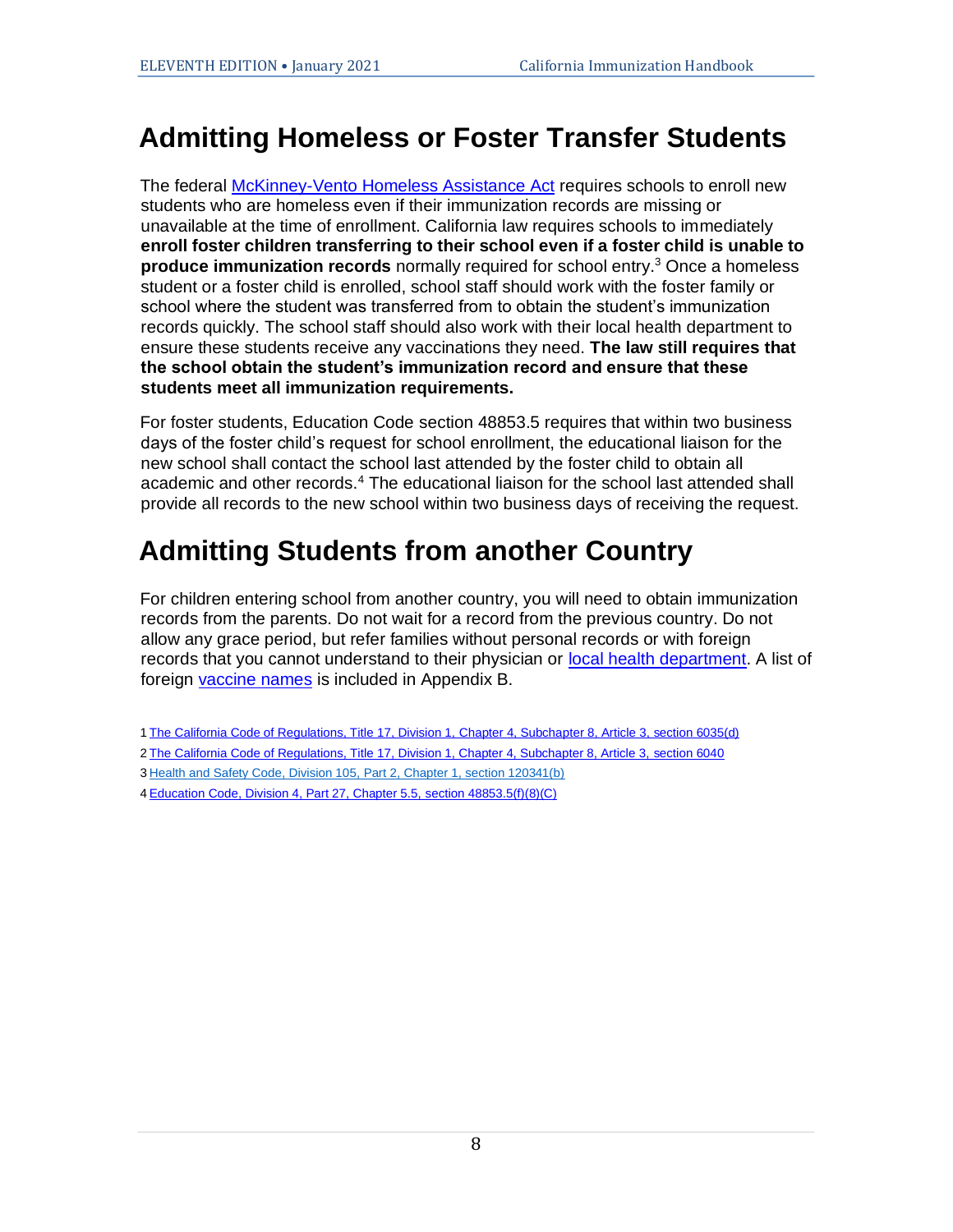## **Determining if Requirements Are Met**

The immunization requirements you must enforce are detailed in the Health and Safety Code sections 120325-120375 and California Code of Regulations sections 6000-6075, including Tables A-D (Appendix D).<sup>1, 2</sup> The Guide to [Immunization Requirements](http://eziz.org/assets/docs/IMM-230.pdf) for Pre-Kindergarte[n](http://eziz.org/assets/docs/IMM-230.pdf) and the [Guide to Immunization Requirements for K-12](http://eziz.org/assets/docs/IMM-231.pdf)<sup>th</sup> Grade (Appendix B) are also user-friendly resources to the required immunizations. For school staff, notes provided on versions of the Blue Card since 2019 can help



you determine if the child has met school requirements. For transitional kindergarten, children must have met and provided documentation of required kindergarten immunizations prior to admission.

Using Tables A or B (Appendix D), compare the child's number of vaccine doses to the requirements and determine if all requirements are met. The **timing** of the following doses needs to be checked to meet requirements:

#### **Pre-kindergarten, ages 15 months and older**

Hib: At least one dose needs to be given on or after the 1st birthday.

#### **Pre-kindergarten and TK/K-12**

MMR: Doses need to be given on or after the 1st birthday.

#### **TK/K-12**

DTaP:

- If a child has had 5 doses, requirement met no need to check the timing.
- If a child has only had 4 doses, the last dose needs to be given on or after the  $4<sup>th</sup>$  birthday.
- If a child has only had 3 doses, at least 1 dose must be Tdap, DTaP, or DTP given on or after the  $7<sup>th</sup>$  birthday.

Polio:

- If a child has had 4 doses, requirement met no need to check the timing.
- $\bullet$  If a child has had 3 doses, the last dose needs to be given on or after the  $4^{\text{th}}$ birthday.

#### **Doses received 4 days or fewer before the birthday are considered valid.**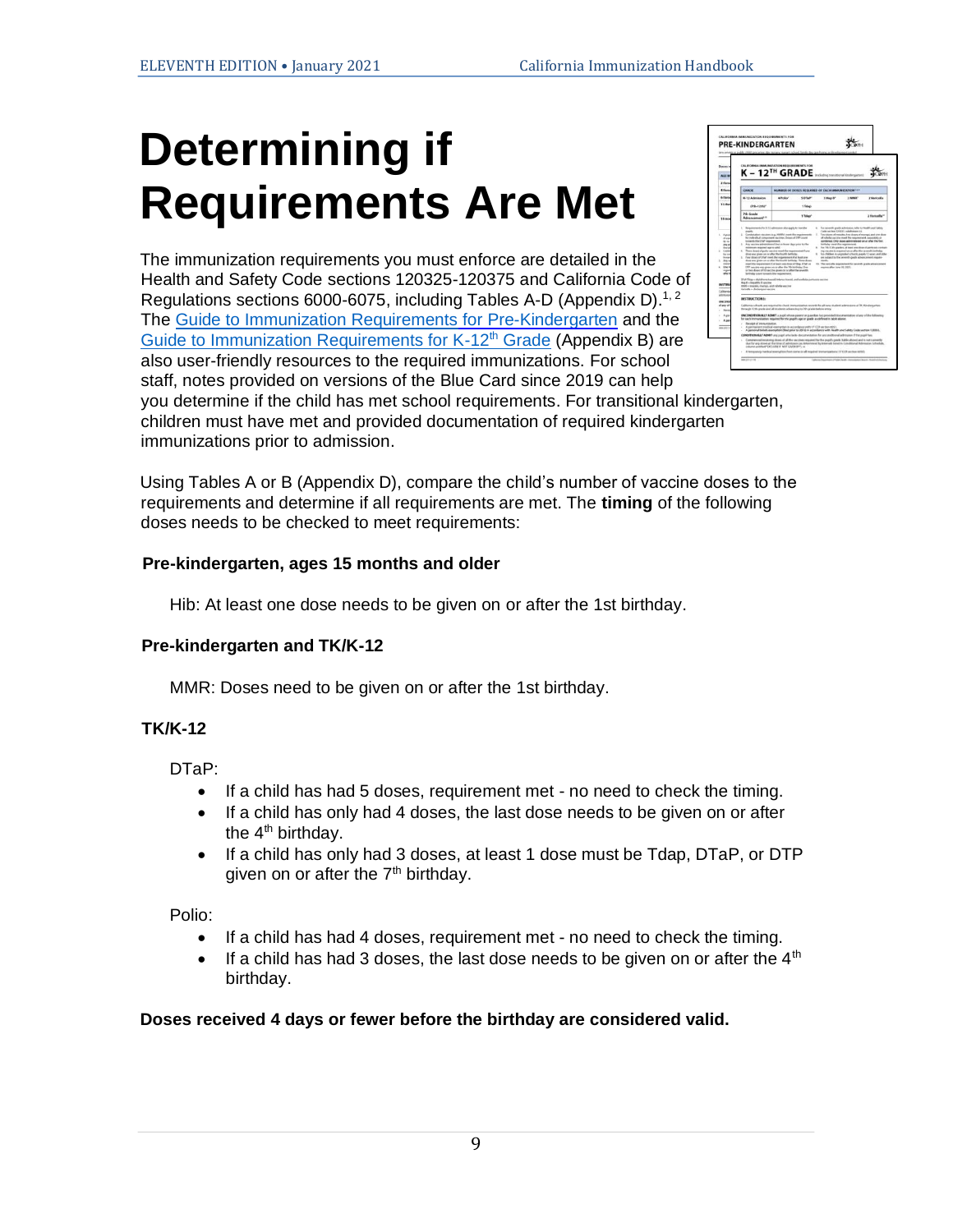Personal beliefs exemptions (PBEs) filed at a California school or child-care facility before January 1, 2016, will remain valid until the student enrolls in the next grade span, typically at kindergarten (or transitional kindergarten) or 7th grade.

**Potential Scenario**: Joe is in 5<sup>th</sup> grade and recently transferred to your school from Texas. A PBE for him was filed at a school in Texas in 2013. Is the PBE valid in California?

No. Even though his PBE was filed before 2016, it was **not** filed in a California school before 2016 and therefore **not** valid. Joe must meet all immunization requirements for his grade.

A child can also meet requirements if his/her parent or guardian submits a medical exemption for one or more required vaccines along with the immunization record showing that the child has met all requirements for age or grade for vaccines not included in the medical exemption.

In addition, starting January 1, 2016, students are no longer required to have immunizations for entry if they attend a home-based private school or an independent study program and do not receive classroom-based instruction. However, parents or guardians must continue to provide immunization records for these students to their schools, and schools must continue to maintain records of immunizations for these students and report their immunization status. The immunization requirements do not prohibit students from accessing special education and related services required by their individualized education programs (IEPs).

See answers to FAQs on [immunizations](https://www.shotsforschool.org/laws/immunizations/)[,](http://www.shotsforschool.org/frequently-asked-questions/) [transitional kindergarten,](http://www.shotsforschool.org/k-12/transitional-k/) [conditional](http://www.shotsforschool.org/laws/conditional-admission/)  [admission,](http://www.shotsforschool.org/laws/conditional-admission/) [exemptions](https://www.shotsforschool.org/laws/exemptions/)[,](http://www.shotsforschool.org/laws/sb277faq/) and the All Required Vaccines (ARV[\)](http://www.shotsforschool.org/frequently-asked-questions/utd-rate/) [rate](https://www.shotsforschool.org/k-12/arv-rate/) (Appendix A[\).](http://www.shotsforschool.org/frequently-asked-questions/utd-rate/)

<sup>1</sup> [Health and Safety Code, Division 105, Part 2, Chapter 1, Section 120325](https://leginfo.legislature.ca.gov/faces/codes_displayText.xhtml?lawCode=HSC&division=105.&title=&part=2.&chapter=1.&article)[-](http://www.leginfo.ca.gov/cgi-bin/displaycode?section=hsc&group=120001-121000&file=120325-120380)[120375](https://leginfo.legislature.ca.gov/faces/codes_displayText.xhtml?lawCode=HSC&division=105.&title=&part=2.&chapter=1.&article) 2 [The California Code of Regulations, Title 17, Division 1, Chapter 4, Subchapter 8, Sections 6](https://eziz.org/assets/docs/IMM-1080.pdf)[000-6075](https://govt.westlaw.com/calregs/Browse/Home/California/CaliforniaCodeofRegulations?guid=IF09B3E60D60511DE88AEDDE29ED1DC0A&originationContext=documenttoc&transitionType=Default&contextData=(sc.Default)&bhcp=1)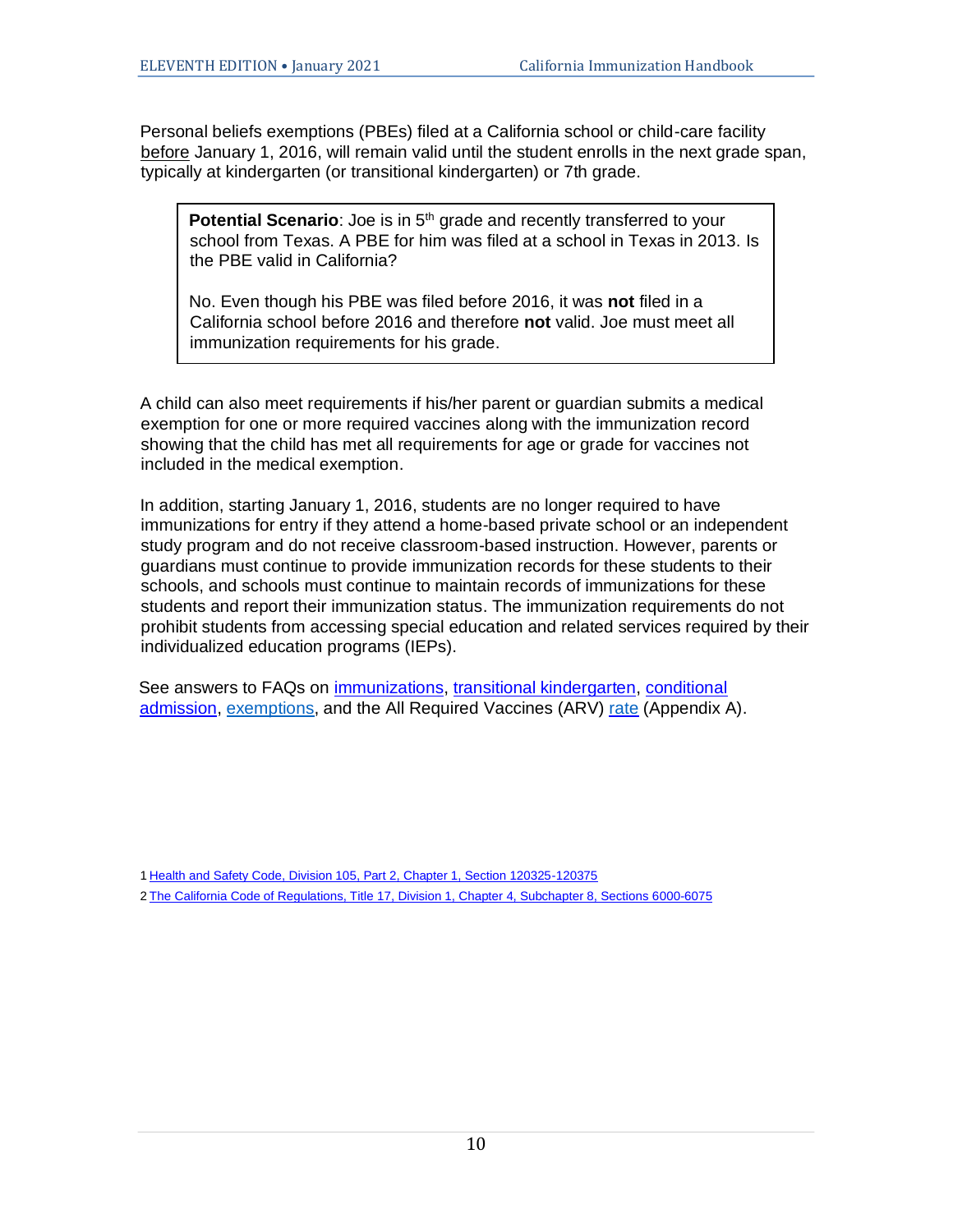### **7th Grade Requirement: Tdap and Varicella**

California law requires that all students entering  $7<sup>th</sup>$  grade receive a Tdap booster shot and two chickenpox (varicella) shots.<sup>1</sup> Schools with 7<sup>th</sup> grade must review the child's personal immunization record and record the immunization dates:

- If using the student's existing Blue Card (a version dated before 2019), the Tdap sticker [PM 286 S (01/11)] may be affixed to the Blue Card to document Tdap vaccination in the student's cumulative folder. For more details on using the Tdap sticker, see the Guide [for School Staff](http://eziz.org/assets/docs/IMM-101ST.pdf) (Appendix B) and the example shown to the right. The Tdap sticker is available for ordering from your [local health department](https://www.cdph.ca.gov/Programs/CID/DCDC/Pages/Immunization/Local-Health-Department.aspx)[.](http://www.cdph.ca.gov/programs/immunize/Pages/CaliforniaLocalHealthDepartments.aspx) If using a Blue Card version dated 2019 or later, record the date of Tdap vaccination in the "Tdap-7<sup>th</sup> Grade" row at the bottom of the "Required Vaccine" table on the Blue Card (instead of using the Tdap sticker).
- If using the California Immunization Registry (CAIR), Tdap vaccination information will be included in the "Tdap-7<sup>th</sup> Grade" row.





• To document chickenpox (varicella) vaccination, there is space for two dates on all versions of the Blue Card and in CAIR.

Schools may also find the customizable Missing Records Letter to Parents of Rising 6th [Graders](http://eziz.org/assets/docs/shotsforschool/7thSchoolToParentLetter.doc) or [Phone Script](http://eziz.org/assets/docs/shotsforschool/SchoolToParentPhoneScript.doc) helpful in notifying parents of the requirements (Appendix B).

#### **If Requirements Are Met**

If all the requirements are met, school staff must complete the Status of Requirements boxes on the Blue Card, or similar, following guidance on the back. Add the Blue Card, or similar, to the child's cumulative folder or pre-kindergarten file along with any exemption documentation. (Refer to the Exemptions to Requirements section beginning on page 13 for information on valid documentation.)

[1 The California Code of Regulations, Title 17, Division 1, Chapter 4, Subchapter 8, Article 2,](http://eziz.org/assets/docs/IMM-1080.pdf) [Section 6025](http://eziz.org/assets/docs/IMM-1080.pdf)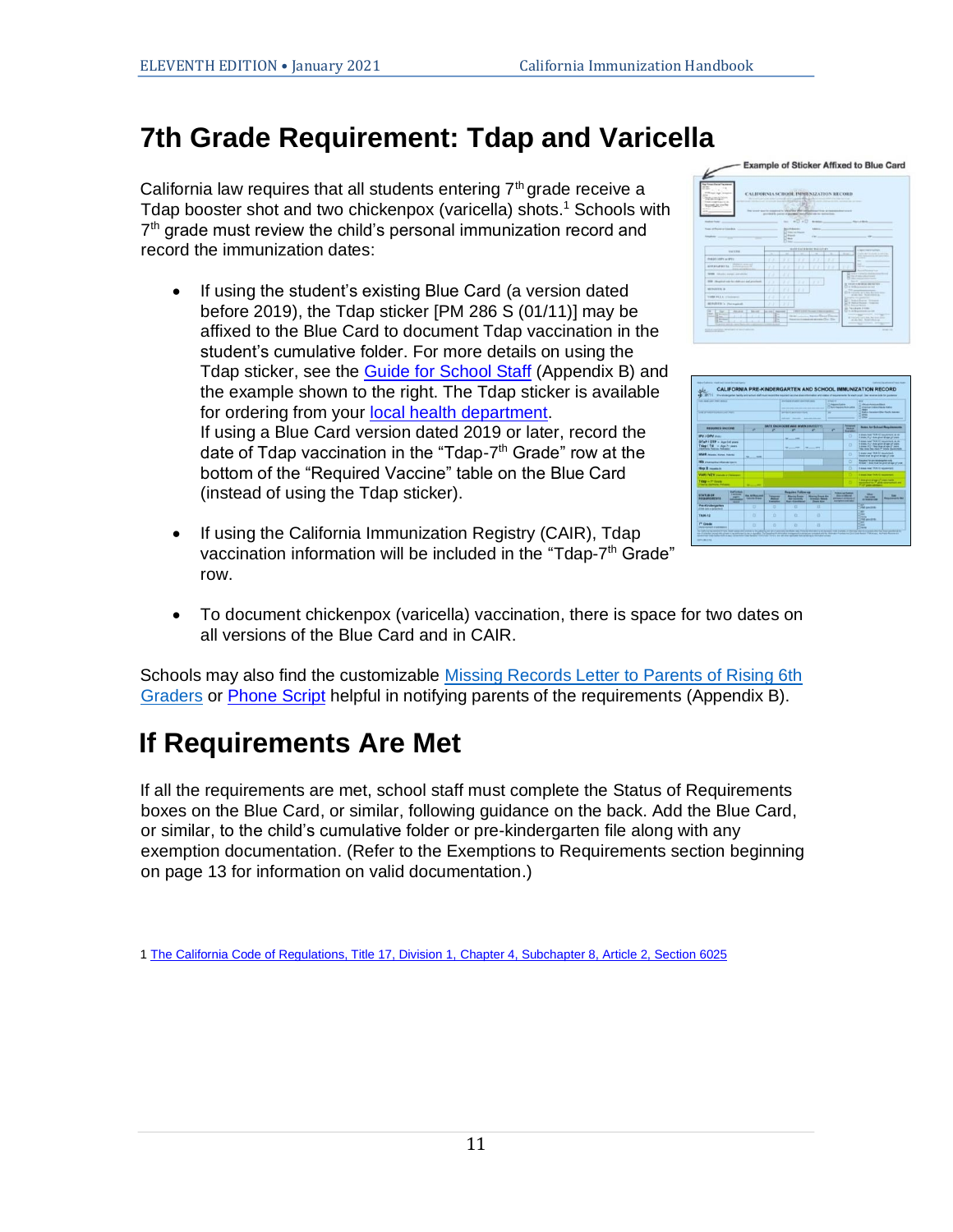#### **If Requirements Are Not Met**

If the child does not meet immunization requirements, alert the parents and refer them to their doctor or clinic. You cannot allow the child to attend a pre-kindergarten facility or school unless the child has met all requirements or is not currently due for any immunizations but has doses due later. To avoid confusion, provide the parent with a written notice indicating what doses the child needs. Sample notices such as [Letter to Parents:](http://eziz.org/assets/docs/IMM-1140.pdf) [Immunizations](http://eziz.org/assets/docs/IMM-1140.pdf)  [Needed](http://eziz.org/assets/docs/IMM-1140.pdf) | [Spanish](http://eziz.org/assets/docs/IMM-1140S.pdf) (see Appendix C for additional languages) may be copied onto the school's or facility's letterhead.

Depending on the requirement, you may admit children on condition that they receive the remaining dose(s) when due, according to the schedules shown in Tables C [and D: Conditional Admission](http://eziz.org/assets/docs/IMM-1080.pdf)  [Immunization Schedule](http://eziz.org/assets/docs/IMM-1080.pdf) [\(](http://eziz.org/assets/docs/IMM-1080_Conditional.pdf)Appendix D) only if the deadlines for next doses have not passed at the time of admission. See Admitting Children "On Condition" (page 16).

| Dear Parent/Guardian of:                                                                                                                                                                                                                                                                                                                                                                                                                                                                                                                                                                                                                           |                               |              |              |             |              |  |
|----------------------------------------------------------------------------------------------------------------------------------------------------------------------------------------------------------------------------------------------------------------------------------------------------------------------------------------------------------------------------------------------------------------------------------------------------------------------------------------------------------------------------------------------------------------------------------------------------------------------------------------------------|-------------------------------|--------------|--------------|-------------|--------------|--|
| Our records show that your child needs the following immunization(s) (shots) to meet the<br>requirements of the California School Immunization Law. Health and Safety Code Sections<br>120325-120375:                                                                                                                                                                                                                                                                                                                                                                                                                                              |                               |              |              |             |              |  |
| VACCINE                                                                                                                                                                                                                                                                                                                                                                                                                                                                                                                                                                                                                                            | MISSING DOSE(S) MARKED BELOW: |              |              |             |              |  |
| Police                                                                                                                                                                                                                                                                                                                                                                                                                                                                                                                                                                                                                                             | 12.81                         | $CD$ $M2$    | <b>CAD</b>   | <b>CL#4</b> |              |  |
| OTaP (Tdap or Td if age 7 years or older.) CJ #1                                                                                                                                                                                                                                                                                                                                                                                                                                                                                                                                                                                                   |                               | 0.82         | <b>CLASS</b> | 13,84       | <b>C1 85</b> |  |
| <b>MMR</b>                                                                                                                                                                                                                                                                                                                                                                                                                                                                                                                                                                                                                                         | <b>CL#1</b>                   | 182          |              |             |              |  |
| Hib (child care/preschool only)                                                                                                                                                                                                                                                                                                                                                                                                                                                                                                                                                                                                                    | 0.81                          | 0.02         | 743          | 17.64       |              |  |
| Hepatitis B                                                                                                                                                                                                                                                                                                                                                                                                                                                                                                                                                                                                                                        | CHE                           | <b>CB CI</b> | 17.83        |             |              |  |
| Varicella (chickenpox)                                                                                                                                                                                                                                                                                                                                                                                                                                                                                                                                                                                                                             | <b>D.81</b>                   | $\square$ 92 |              |             |              |  |
| Tdap (for 7th-12th grade)                                                                                                                                                                                                                                                                                                                                                                                                                                                                                                                                                                                                                          | 7.81                          |              |              |             |              |  |
| YOU NEED TO DO ONE OR MORE OF THE FOLLOWING IMMEDIATELY:<br>1. If your child has already received all of these immunizations marked above, bring us the immunization<br>record so that we can update our files. Your child's record must include a date for the immunizations                                                                                                                                                                                                                                                                                                                                                                      |                               |              |              |             |              |  |
| checked above and the doctor's/clinic's name.<br>2. If your child has not giready received all of the immunizations marked above, bring this form along with<br>your child's immunization record to your doctor or local health department to get the immunization(s)<br>marked above. Bring us your child's updated immunization record after every immunization visit until all<br>of the required immunizations have been received.<br>3. If any of these invrunizations were not given to your child because of medical reasons, please bring us a<br>medical exemption letter signed by your child's doctor (MD or DO tearsed in California). |                               |              |              |             |              |  |
| According to state law, we cannot allow your child to attend unless we receive<br>evidence that the above requirements are met by this date:                                                                                                                                                                                                                                                                                                                                                                                                                                                                                                       |                               |              |              |             |              |  |
| For more information on pre-kindergarten (child care or preschool) and school immunization requirements,<br>yiel joodsmahatamat away Helv<br>If you have any questions or require additional information, please call                                                                                                                                                                                                                                                                                                                                                                                                                              |                               |              |              |             |              |  |
|                                                                                                                                                                                                                                                                                                                                                                                                                                                                                                                                                                                                                                                    |                               |              |              |             |              |  |

**Potential Scenario:** Wendy is entering TK. She receives her first-ever dose of varicella vaccine a month before the first day of school. She has received all of the doses for the other vaccines required for TK. May Wendy be admitted?

Yes. According to the conditional admission schedule [\[Tables C and D: Conditional](http://eziz.org/assets/docs/IMM-1080.pdf)  [Admission Immunization Schedule](http://eziz.org/assets/docs/IMM-1080.pdf) (Appendix D)], Wendy is not due yet for her 2<sup>nd</sup> dose of varicella vaccine. The  $2^{nd}$  dose of varicella vaccine can be given as early as 3 months but no later than 4 months after the 1<sup>st</sup> dose. You may admit her to TK on the condition that she presents documentation of her  $2<sup>nd</sup>$  varicella vaccine dose no later than 4 months after the  $1<sup>st</sup>$  dose.

## **If an Unmet Requirement is Found After Admission**

If, after a child is admitted, he or she is discovered to lack one or more immunizations, the parent must be notified. In this circumstance, state regulations<sup>1</sup> allow no more than **10 school days after you notify the parent** for the parent to present a record showing the child received the immunizations the child was previously lacking. The school or prekindergarten facility may set a deadline of fewer than 10 school days. After the deadline of 10 or fewer school days, you must exclude the child from further attendance if he or she has not come into compliance with the requirements.

[1 The California Code of Regulations, Title 17, Division 1, Chapter 4, Subchapter 8, Article 3,](http://eziz.org/assets/docs/IMM-1080.pdf)  [Section 6040](http://eziz.org/assets/docs/IMM-1080.pdf)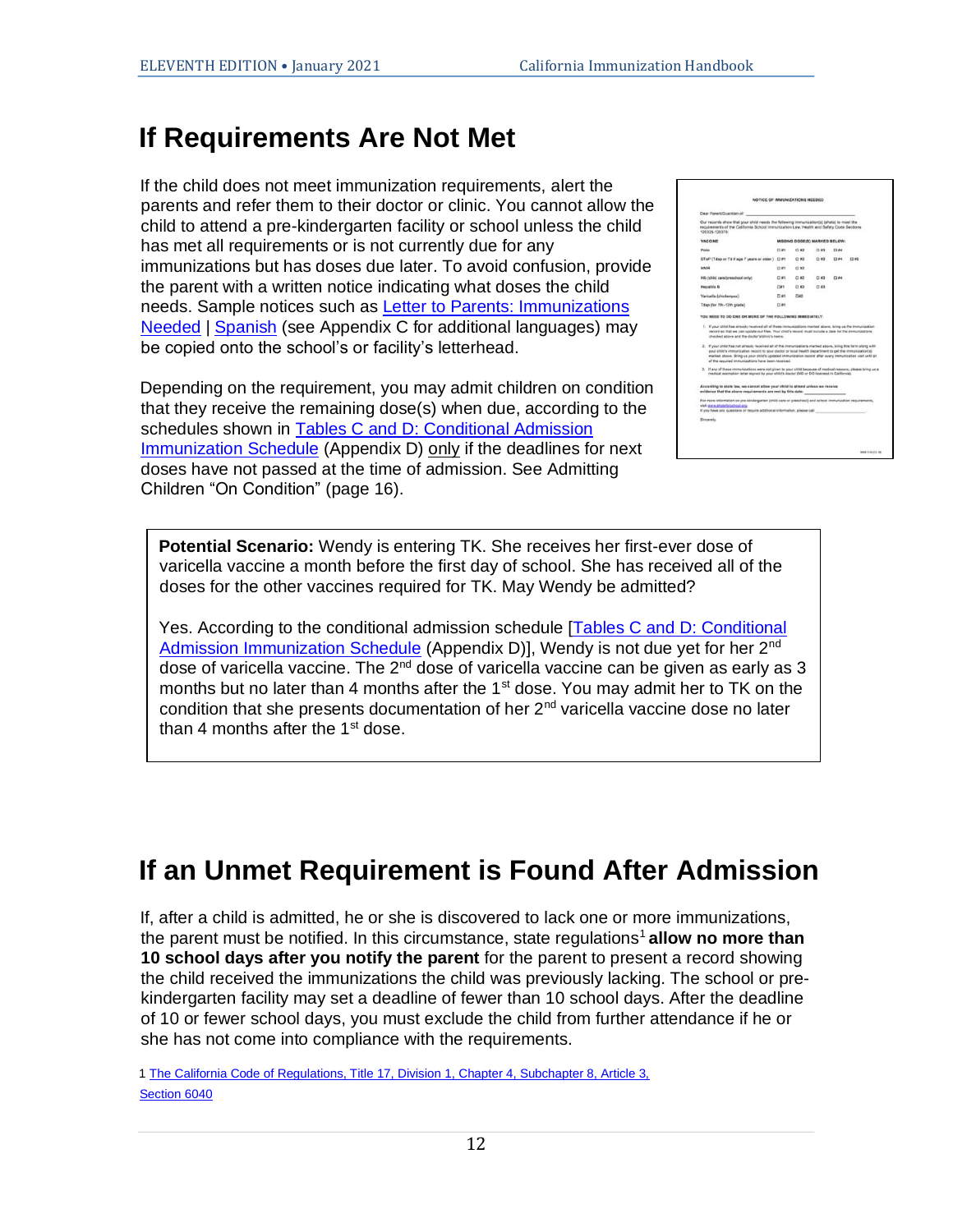#### **Exemptions to Requirements**

#### **Personal Beliefs Exemptions (PBE)**

Starting in 2016, a law enacted by Senate Bill 277<sup>1</sup> eliminates the option of PBEs. Parents or guardians of students in any school or pre-kindergarten facility, whether public or private, are no longer allowed to submit a PBE for a currently-required vaccine.

However, valid PBEs filed at a California school or pre-kindergarten facility **before** January 1, 2016 remain valid until the student enrolls in the next grade span, typically at kindergarten (or transitional kindergarten) or 7th grade.

| A PBE filed before 2016 at:                           | Remains valid until                                    |
|-------------------------------------------------------|--------------------------------------------------------|
| A pre-kindergarten facility                           | First entry between TK/K through 6 <sup>th</sup> grade |
| TK/K through $6th$ grade                              | Completion of 6 <sup>th</sup> grade                    |
| Entry between 7 <sup>th</sup> -12 <sup>th</sup> grade | Completion of 12 <sup>th</sup> grade                   |

PBEs filed in 2014 and 2015 are only valid when signed by both an authorized health care practitioner and a parent/guardian no more than 6 months prior to the child's first entry into school or child care or a new grade span. (If "religious beliefs" box is checked, then practitioner signature is not required.)

Criteria for a valid PBE:

#### **Filed before 2014:**

- $\checkmark$  Personal Beliefs Affidavit on back of Blue Card, or similar PBE affidavit (including Tdap PBE form CDPH 8261), signed and dated by parent/guardian
- $\checkmark$  Accompanying immunization record for doses received

**Filed in 2014 or 2015:** Completed PBE form (CDPH 8262), including:

- $\checkmark$  Student's name and date of birth
- ✓ Parent/guardian's name and address
- $\checkmark$  Section A.: Signature of an authorized health care practitioner licensed or credentialed in California and date of signing (not required if exemption was based on religious beliefs)
- ✓ Section B.I.: Checkmark to indicate either *receipt of information* from practitioner or *religious beliefs*
	- o Signature of parent/guardian and date of signing
- $\checkmark$  Section B.II.: Checkmark(s) to indicate which vaccines are being exempted o Signature of parent/guardian and date of signing
- $\checkmark$  Accompanying immunization record for doses received

[1 SB 277 \(Pan\), Chapter 35, Statutes of 2015](https://leginfo.legislature.ca.gov/faces/billNavClient.xhtml?bill_id=201520160SB277)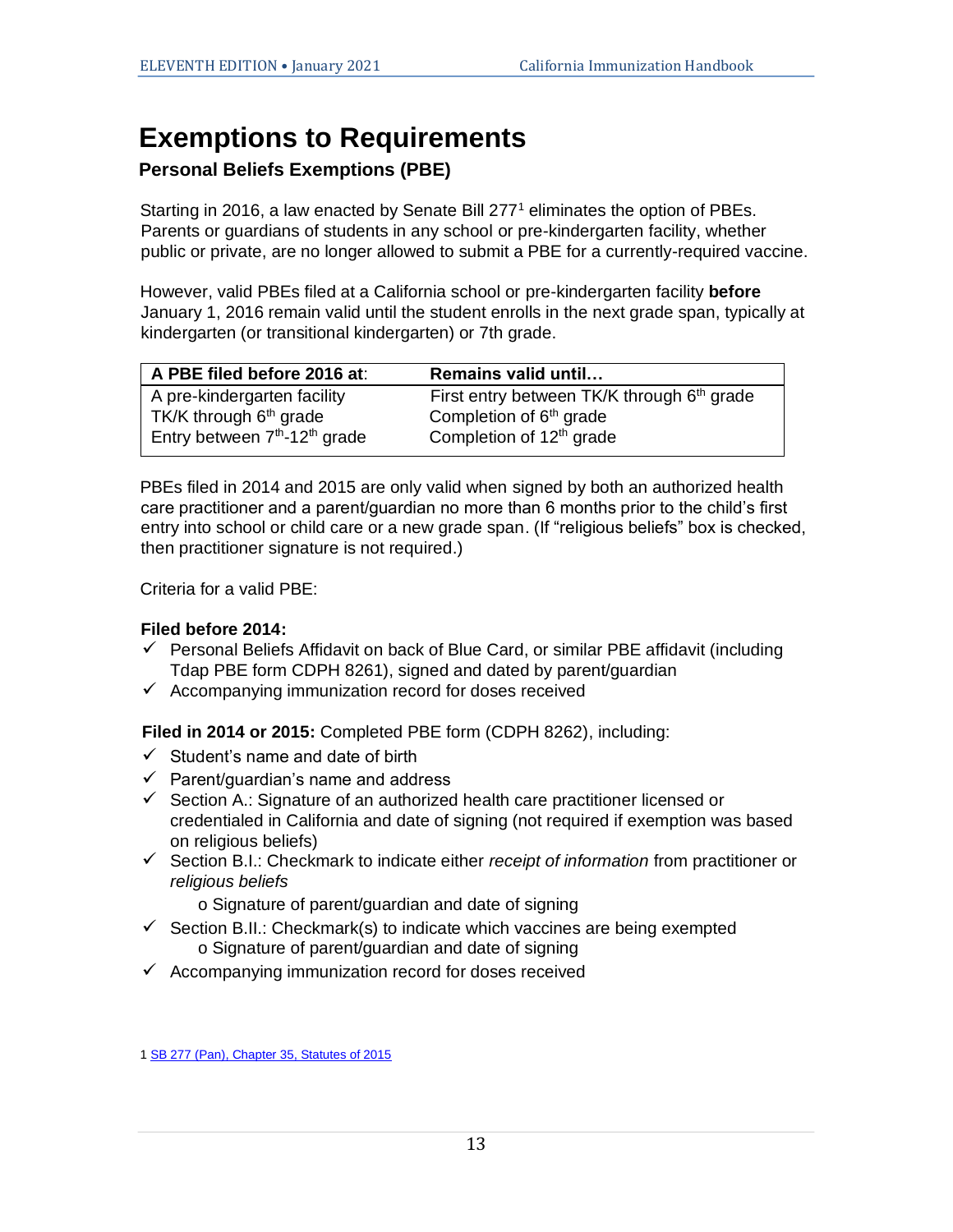PBEs may be transferred between pre-kindergarten facilities or between schools in California, both within and across school districts. However, if the PBE documentation is no longer available, students must meet immunization requirements based on their age or grade. Alternatively, school children can enroll in a home-based private school or an independent study program and not receive classroom-based instruction.

Children with a PBE filed before 2016 who enter a new grade span (transitional kindergarten/ kindergarten or 7<sup>th</sup> grade) will have to meet all immunization requirements based on grade. Children must receive the required vaccines before entering or meet the conditional admission requirements.

Therefore, in order to begin  $7<sup>th</sup>$  grade, children who had a PBE filed before 2016 need to meet all [requirements for K-12 admission,](https://www.shotsforschool.org/k-12/) including the  $7<sup>th</sup>$  grade requirements for 1 dose of Tdap and 2 doses of chickenpox (varicella) vaccine.

For more information on PBEs, visit [www.ShotsforSchool.org.](http://www.shotsforschool.org/) 

#### **Medical Exemptions**

Starting in 2021, a law enacted by Senate Bills 276 and 714 requires new medical exemptions to be issued using a State database and a standardized medical exemption form. Medical exemptions issued using the California Immunization Registry-Medical Exemption website (CAIR-ME) are the only medical exemptions schools and prekindergarten facilities can accept from students entering a new grade span in 2021 and beyond. Medical exemptions issued starting January 1, 2021 are subject to CDPH review and may be revoked. Schools and pre-kindergarten facilities will be notified of permanently revoked medical exemptions.

However, valid medical exemptions on file for students in attendance at a California school or pre-kindergarten facility prior to January 1, 2021 may remain valid until the student enrolls in the next grade span, typically at kindergarten (or transitional kindergarten) or 7th grade.

Criteria for a valid medical exemption (ME):

#### **Filed before July 1, 2019:**

Written statement from a licensed physician (MD or DO) which states:

- $\checkmark$  That the physical condition or medical circumstances of the child are such that the required immunization(s) is not indicated.
- ✓ Which vaccines are being exempted.
- $\checkmark$  Whether the medical exemption is permanent or temporary.
- $\checkmark$  The expiration date, if the exemption is temporary.

#### **Filed between July 1, 2019, through December 31, 2020:**

Signed, written statement from a physician (MD or DO) licensed in California which states: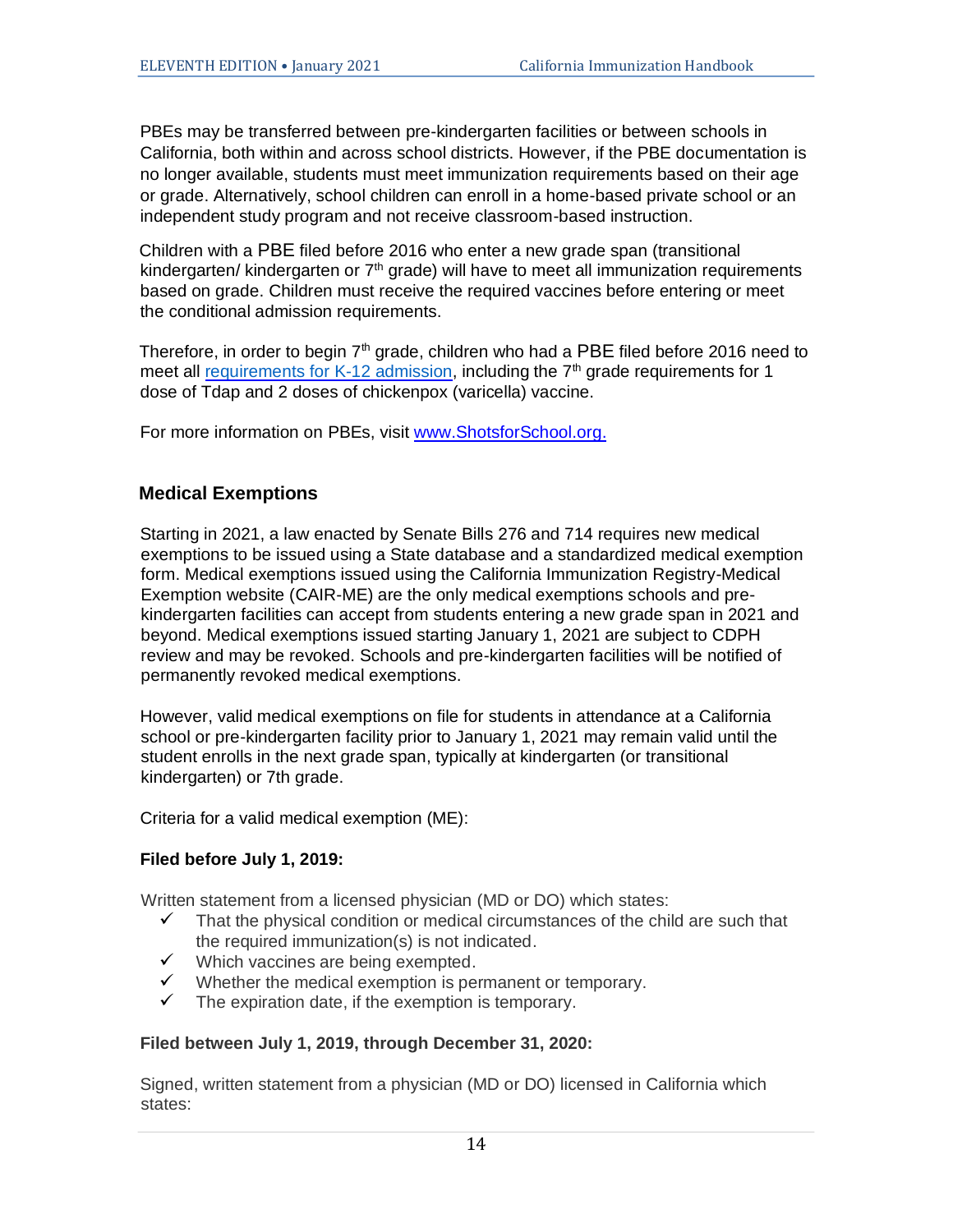- $\checkmark$  The specific nature of the physical condition or medical circumstance of the child for which a licensed physician does not recommend immunization.
- $\checkmark$  Each specific required vaccine that is being exempted.
- $\checkmark$  Whether the medical exemption is permanent or temporary.
- $\checkmark$  If the exemption is temporary, an expiration date no more than 12 calendar months from the date of signing.

#### **Filed on or after January 1, 2021 with no prior ME on file:**

#### $\checkmark$  ME issued using CAIR-ME

Students with temporary medical exemptions (page 18) must be followed up to confirm that either

- they have received exempted doses by the time the exemption expires, or that
- a new exemption has been issued using CAIR-ME.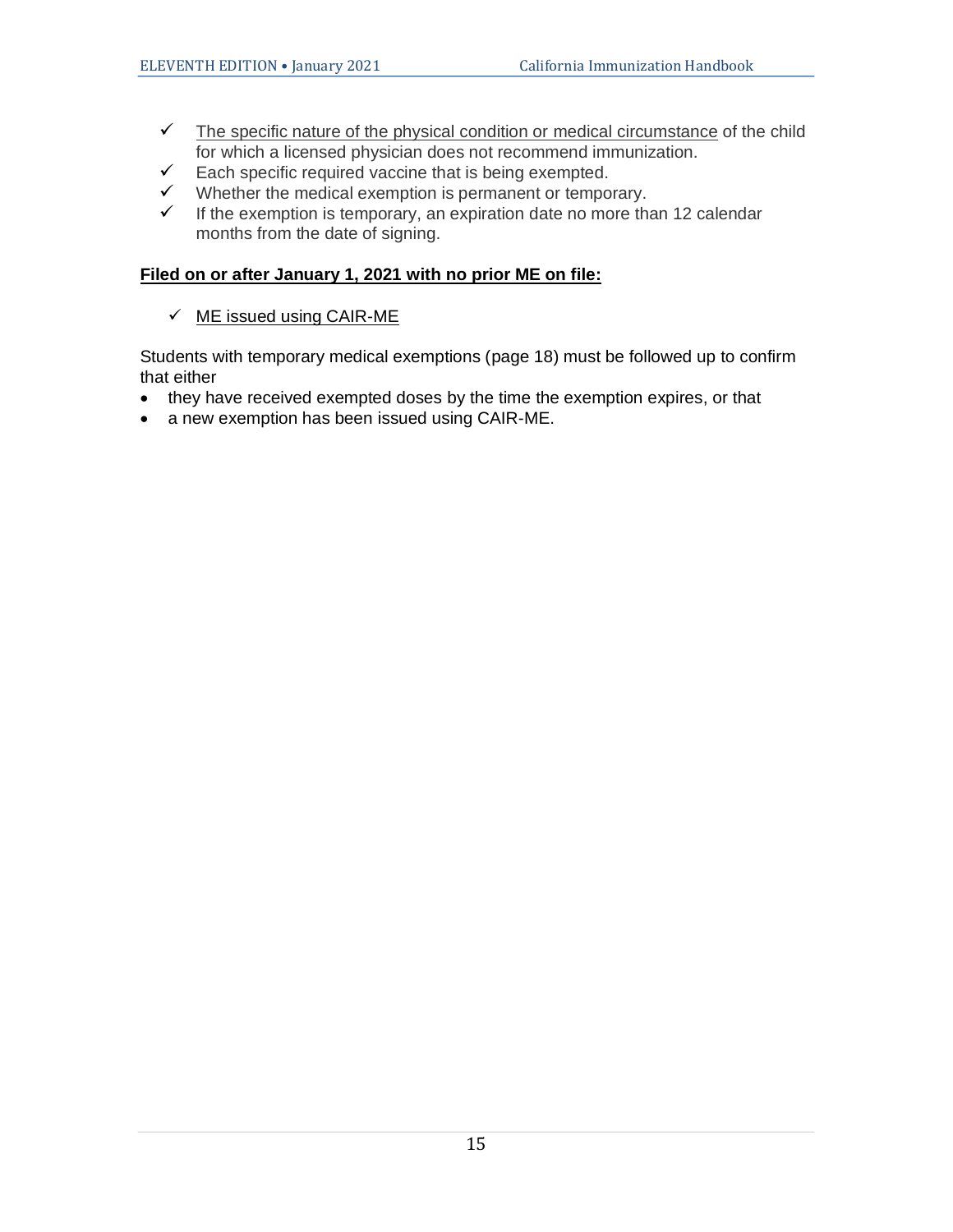## **Admitting Children "On Condition"**

In limited circumstances, some children who have not received one or more of the required immunizations may attend child care or school while they catch up on these immunizations. If children have received at least the first dose of each required vaccine and are not due for the next doses at the time of admission, they may be admitted on the condition that they will receive still-needed doses as they become due in the future. The school or child-care provider must follow up (see Following Up with Parents, page 20) by notifying parents, checking documentation that the needed immunizations were received (usually by reviewing the child's updated personal immunization record), and updating the Blue Card with the dates for the catch-up immunizations once they have been received.

[California Code of Regulations \(CCR\) Section 6035\(b\)](http://eziz.org/assets/docs/IMM-1080.pdf) states that "The governing authority shall **review records** of any pupil admitted conditionally to a school **at least every 30 days from the date of admission**, inform the parent or guardian of the remaining required vaccine doses until all required immunizations are received or an exemption is filed, and update the immunization information in the pupil's record."

If a child has NOT received all immunization doses which are currently due, the child must NOT be admitted until all doses currently due are received and documentation is provided[.](http://eziz.org/assets/docs/IMM-1080_Conditional.pdf) [Tables C and D, Section 6035](http://eziz.org/assets/docs/IMM-1080.pdf) show the intervals when doses are due. If a child has not received any dose of a required vaccine, **a first dose MUST be received prior to admission**.

Examples of children who may attend child care or school under conditional admission include the following:

• **Children younger than 18 months who have met all the requirements for admission** are required to receive additional vaccine doses as they become older (see [Table A, Section](http://eziz.org/assets/docs/IMM-1080.pdf) [6025\).](http://eziz.org/assets/docs/IMM-1080_ChildCare.pdf) These children may be conditionally admitted but must complete the remaining doses when they become due [\(Table A, Section 6](http://eziz.org/assets/docs/IMM-1080.pdf)02[5\).](http://eziz.org/assets/docs/IMM-1080_ChildCare.pdf) The child-care facility must notify the parent or guardian of the date by which the child must complete the remaining doses.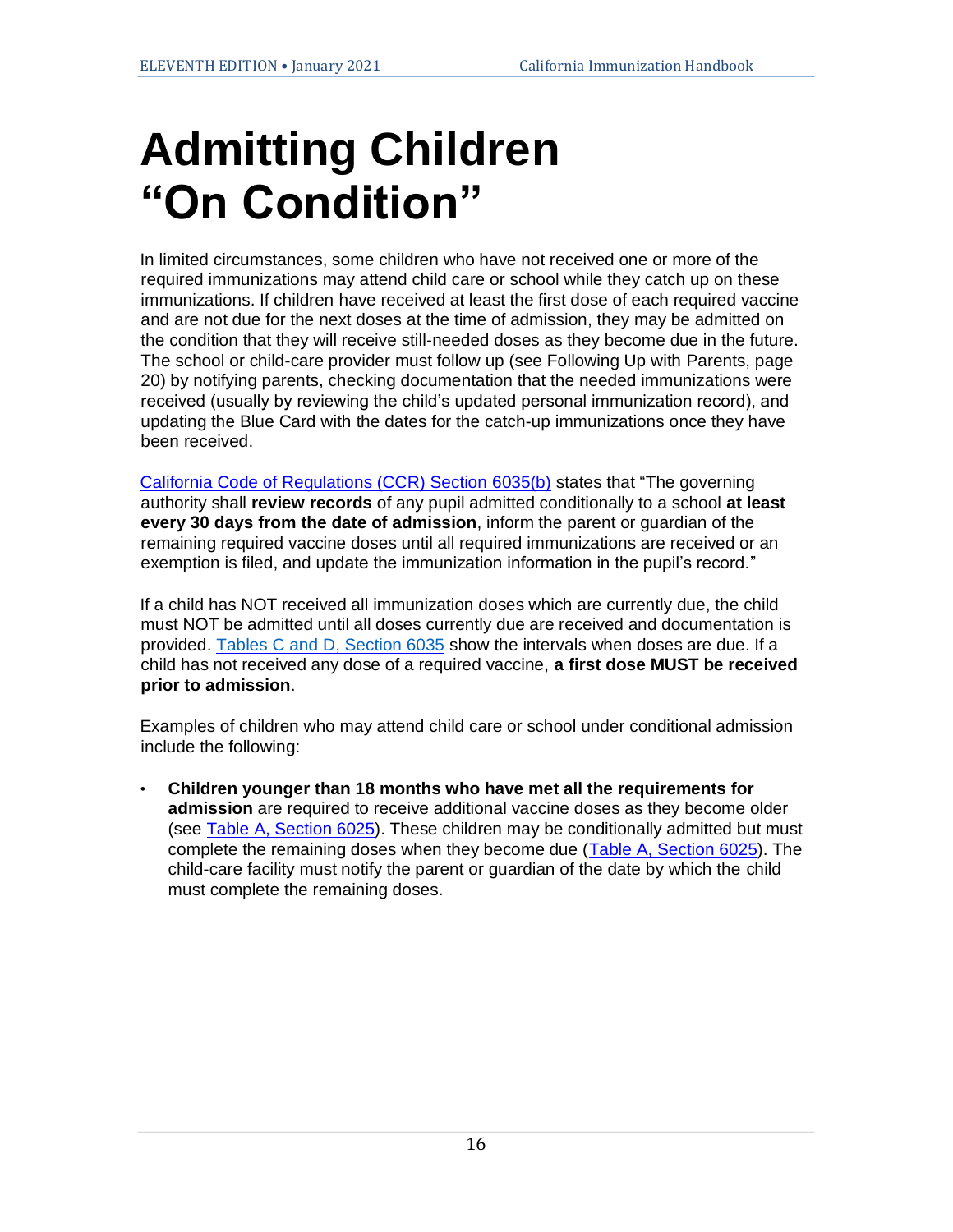**Potential scenario:** You admitted Amy into your child-care facility at 3 months of age after she had received all doses required for her age (1 polio, 1 DTaP, 1 Hib, 1 Hepatitis B). When do you need to check her immunization record again and what doses does she need next?

According to Table A, Section 6025, Amy is due for additional immunizations when she turns 4 months of age. Notify Amy's parents that she will need one additional dose of each vaccine (second doses of each: polio, DTaP, Hib, and Hepatitis B). Amy's parents have 30 days from when Amy turns 4 months old to share updated immunization records for these doses. If her parents do not provide proper documentation for these immunizations by 30 days after she turns 4 months old, you must exclude Amy from attendance until you receive it.

- **Children who are NOT CURRENTLY DUE for any immunizations at the time of admission but have doses due later.** These children may be conditionally admitted but must complete the remaining doses in accordance with [Table C or D, Section](http://eziz.org/assets/docs/IMM-1080.pdf)  [6035](http://eziz.org/assets/docs/IMM-1080.pdf)[.](http://eziz.org/assets/docs/IMM-1080_Conditional.pdf) The child-care facility or school must notify the parent or guardian of the date by which the pupil must complete all the required immunizations in accordance wit[h](http://eziz.org/assets/docs/IMM-1080_Conditional.pdf) [Table C](http://eziz.org/assets/docs/IMM-1080.pdf) or [D.](http://eziz.org/assets/docs/IMM-1080_Conditional.pdf)
- **Children admitted with a temporary medical exemption** to one or more immunization(s) as documented by a physician (MD or DO) licensed in California prior to admission. To attend child care or school, these children must receive all vaccines except those listed in the exemption. For temporary exemptions, the CAIR-ME medical exemption form will include the date by which the exemption expires and **can be no longer than 12 calendar months** from the date the exemption is issued. Once this expiration date has occurred, the child may continue in attendance only after the school or child care receives documentation of receipt of the temporarily exempted vaccines or a new medical exemption issued using CAIR-ME.

#### **Establishing Deadlines for the Next Dose**

Most of the vaccines given to children require a series of several doses. Certain time intervals are recommended between doses. You do not need to consider intervals between doses that have already been received. Only the interval for the next needed immunization(s) should be taken into consideration.

In Tables [C and D: Conditional Admission Schedule](http://eziz.org/assets/docs/IMM-1080.pdf) (Appendix D), time intervals are given for the next dose of the vaccine series. The child should not receive the next dose until the first day of the time interval (the "Earliest Dose May be Given" column). The last day of the interval (the "Exclude if not Given by" column) is the deadline. Up until that deadline, the child may be admitted "on condition" that all remaining doses are received by their deadlines. If the next and remaining doses are not received by the deadline, the child must be excluded.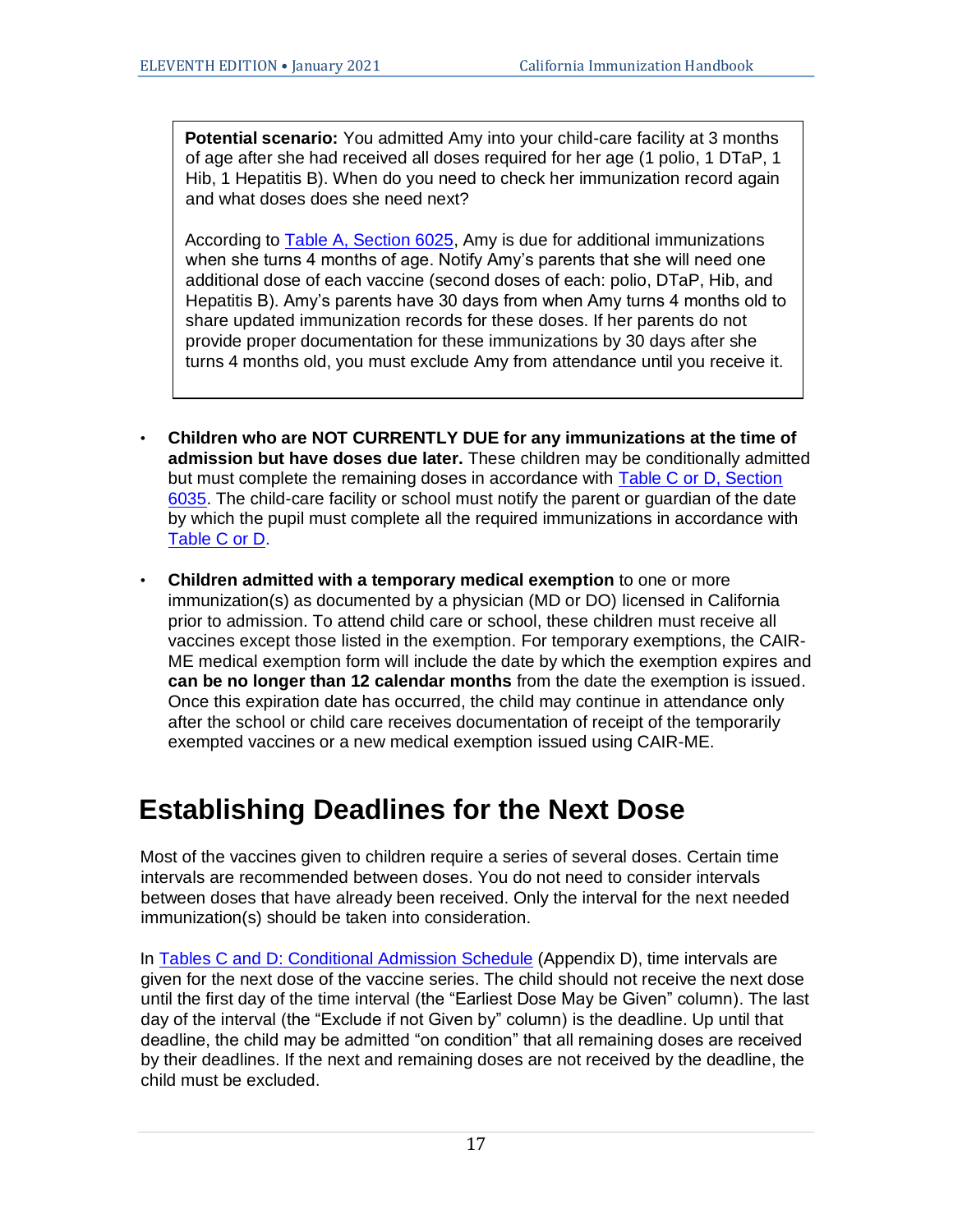When you admit a child conditionally, the parent must be advised of the time interval and encouraged to have their child receive the next dose at the beginning of the time interval. Here is an example based on the intervals shown in [Table](http://eziz.org/assets/docs/IMM-1080.pdf) [D](http://eziz.org/assets/docs/IMM-1080_Conditional.pdf) (Appendix D).

**Potential scenario:** Emma, a 5-year-old student, received her first dose of Hep B vaccine on 5/15 and the second dose on 8/31. When is she due for the third dose of Hep B vaccine?

- Table D shows that Emma can get the third dose as soon as 8 weeks after the second dose, or on 10/26 in this example. Also, the third dose should not be given earlier than 4 months after the  $1<sup>st</sup>$  dose, on or after 9/15. Let Emma's parents know that Emma should receive the third dose on 10/26 or later. However, the maximum time allowed is twelve months, or 8/31 of the following year.
- Recommend that Emma get the dose on 10/26 or shortly thereafter.
- Use the twelve-month deadline date to determine the exclusion date. Advise parents that Emma will be excluded the day after the deadline date, 9/1 of the following year in this example, unless they provide documentation that she received the third dose.

### **Pre-kindergarten (Child Care or Preschool): Children Younger Than Age 18 Months**

Children younger than age 18 months may still be in the process of completing their basic immunization series. The child-care provider must follow up on each of these children until they receive all necessary shots. If they currently are up to date, they can be admitted "on condition" that they receive the next shots due as they age into new requirements, as shown i[n](http://eziz.org/assets/docs/IMM-230.pdf) Table [A](http://eziz.org/assets/docs/IMM-230.pdf) (Appendix D).

## **Temporary Medical Exemptions**

A child whose **California-licensed physician** decides to postpone one or more immunizations because of a physical condition or medical circumstance may be admitted "on condition" that the needed dose(s) be obtained and an updated immunization record for the needed doses be submitted by the time the exemption expires.

See [exemptions](http://www.shotsforschool.org/laws/exemptions/) on [www.ShotsforSchool.org](http://www.shotsforschool.org/) for additional information. (See page 14 for more information on medical exemptions.)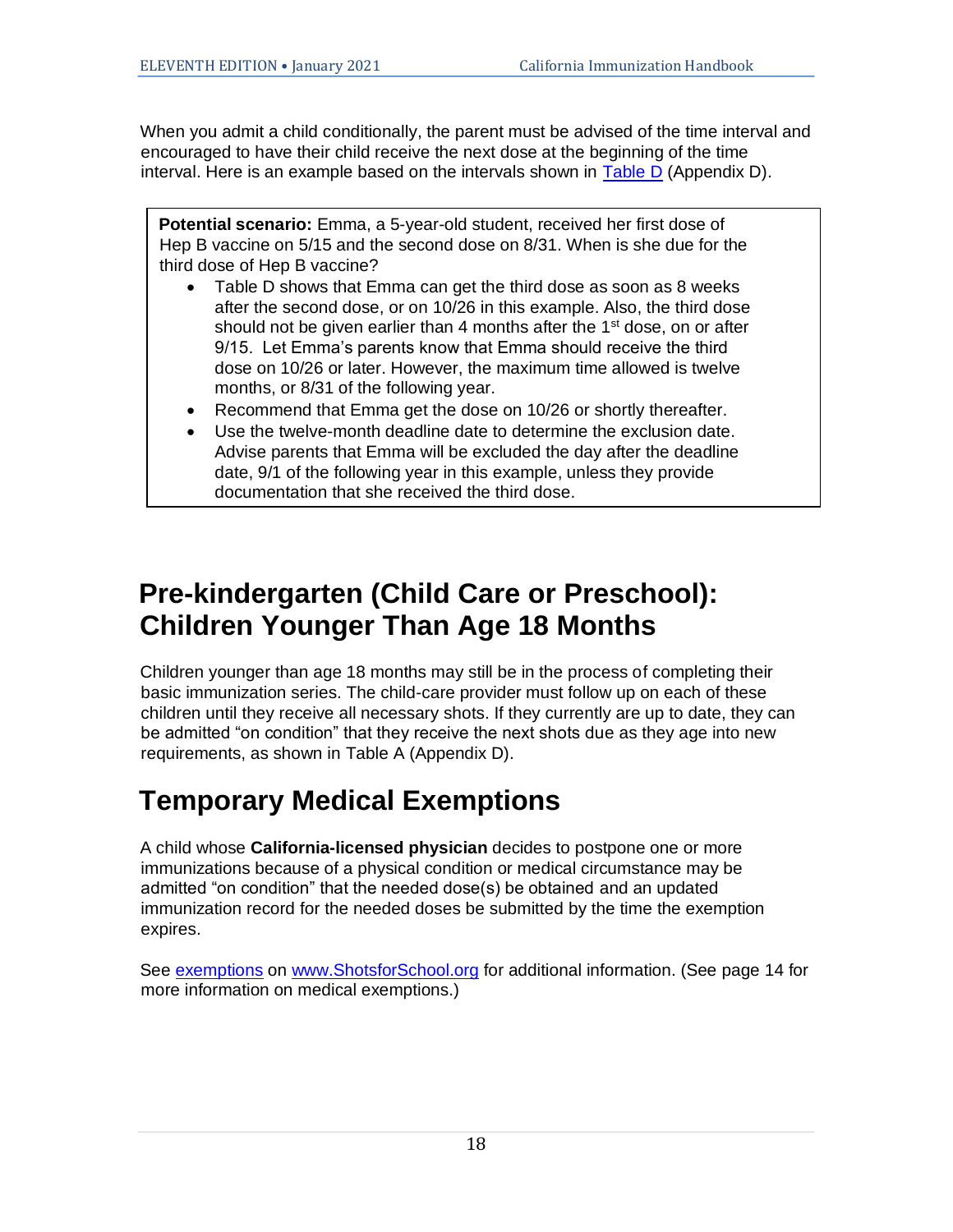## **Following Up with Parents**

It is the responsibility of school and child-care staff to follow up on all children that need required immunizations in the future. Schools also need to follow up on transfer students when awaiting arrival of records from prior schools. This means that each child-care facility or school must develop a follow-up system for these children and employ it consistently.

The first key to success is being very clear with parents or guardians that you must enforce the law and the basic rule of, **"No shots? No records? No school."** (See poster available in [English](http://eziz.org/assets/docs/IMM-1167.pdf) [a](http://eziz.org/assets/docs/IMM-1167.pdf)nd [Spanish.\)](http://eziz.org/assets/docs/IMM-1167S.pdf)

#### **Your follow-up system should include:**

- 1. **Keeping lists of unimmunized** (exempt or conditionally admitted) children to refer to in case of disease outbreak.
- 2. **Reviewing your records monthly** (see Systems 1-4 on the following pages).
- 3. Helping other schools by making sure you **forward cumulative folders to the new**  schools in a timely manner. [Education Code Section 49068](http://leginfo.legislature.ca.gov/faces/codes_displaySection.xhtml?sectionNum=49068.&lawCode=EDC) [r](http://www.cde.ca.gov/sp/ps/rq/psaffedcode.asp)equires schools to send cumulative folders within 10 school days following the request from the new school. For **foster students**, [Education Code Section 48853.5 \(f\)\(8\)\(C\)](https://leginfo.legislature.ca.gov/faces/codes_displaySection.xhtml?lawCode=EDC§ionNum=48853.5.) requires the educational liaison of the new school contact the foster child's school last attended to obtain all records; this must occur within 2 business days of the foster child's request for enrollment. The educational liaison of the school last attended shall provide all records to the new school within 2 business days of receiving the request.
- 4. **Using the shortest interval** to complete immunizations **is encouraged** but not required (see [Tables C](http://eziz.org/assets/docs/IMM-1080.pdf) and [D,](http://eziz.org/assets/docs/IMM-1080_Conditional.pdf) Appendix D). For example, when a conditionally admitted child is in the 6- to 12-month interval between doses of DTaP, target the 6 months date for receiving the next dose rather than using the maximum 12 months. Notify parents of when the next dose is due, but also recommend not to get the dose before the minimum interval is reached.
- 5. **Keep in contact with the parents**. If immunizations are needed, parents should be sent a [Letter to Parents: Immunizations Needed](http://eziz.org/assets/docs/IMM-1140.pdf) | [Spanish](http://eziz.org/assets/docs/IMM-1140S.pdf) (see Appendix C for additional languages) letter at the beginning of the month in which shots or records are due. Encourage parents to have their child receive the next dose during the beginning of the time interval. The exclusion date is the day after the deadline date and must be noted on the letter. Students may continue in attendance only if they provide documentation of having received the doses that are due. If the parent does not submit documentation showing the child has received the doses due, the law requires that the child (unless exempt) be excluded from further

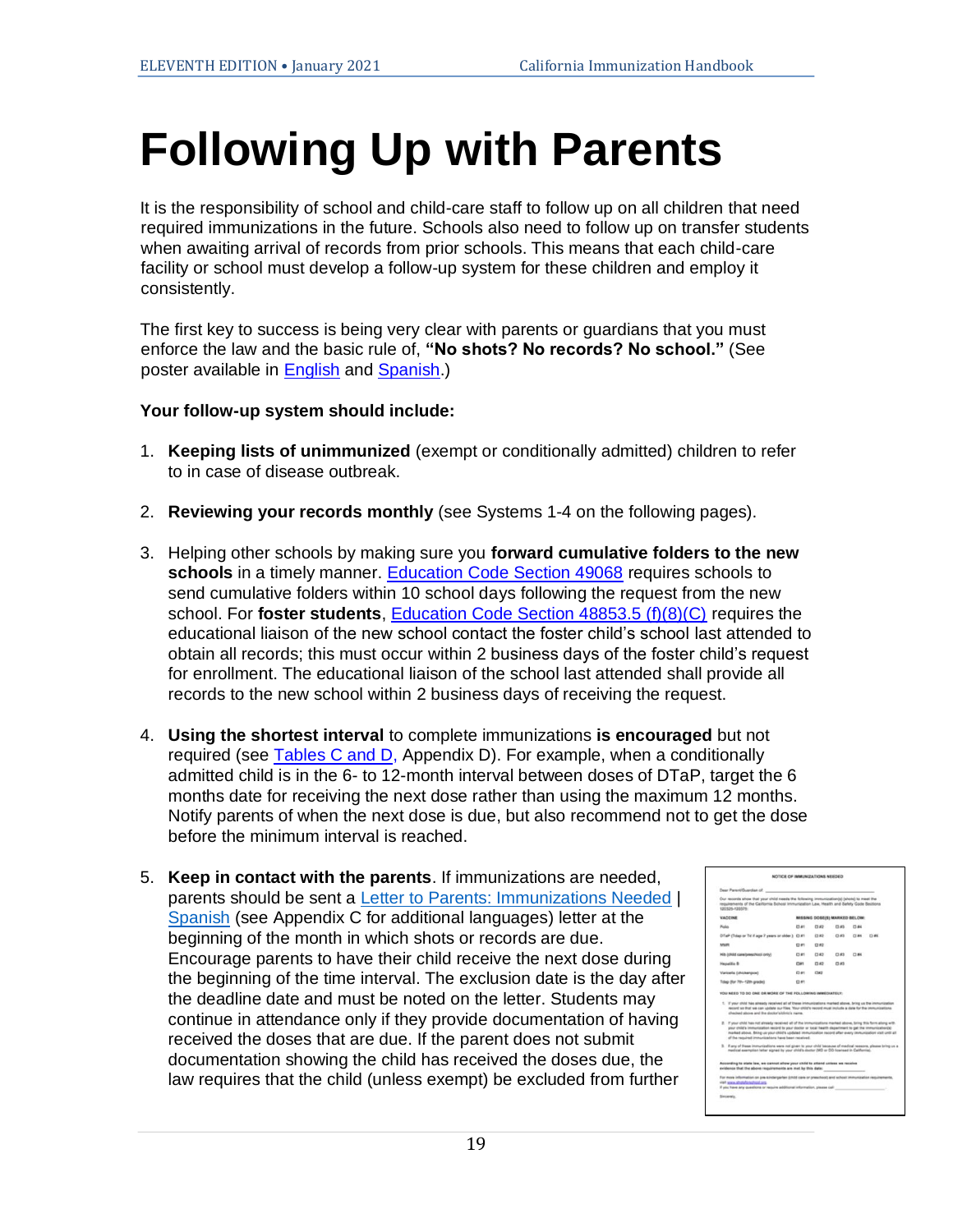school/child care attendance until proof of adequate immunization is presented.

6. **Exclude children who do not meet requirements by the exclusion date.** Almost all parents comply with requirements when they know their child must be excluded. If you need to exclude a child, usually the student's family quickly comes into compliance with the requirements, and the child is back in school as a result. However, the Letter to Parents: [Immunizations Needed](https://eziz.org/assets/docs/IMM-1140.pdf) and documentation of your follow-up efforts will provide the information you need for due process.

### **Follow-Up System Examples**

Described below are four systems currently used in various California child-care facilities and schools. Choose whichever system is best for you.

### **System 1 – Blue Card Folder**

• Keep a separate file of the Blue Cards of children needing follow up. For schools, however, because the Blue Card or equivalent record is part of the child's permanent scholastic record, make sure that it is transferred with the cumulative folder if the child changes schools.



- Clip a note with the due date of each shot due onto the Blue Card.
- At the beginning of each month, call or send parents a letter (such as [Letter to Parents:](http://eziz.org/assets/docs/IMM-1140.pdf) [Immunizations Needed](http://eziz.org/assets/docs/IMM-1140.pdf) | [Spanish.](http://eziz.org/assets/docs/IMM-1140S.pdf) See Appendix C for additional languages) to remind them that shots are due and of the deadline date. Encourage parents to have their child receive the next dose at the beginning of the time interval. Note that the child must be excluded on the day after your deadline date if not immunized.
- Enter immunization dates on the Blue Card when the parents present the doctor or clinic record to verify the child's immunization status.
- Repeat the steps above if additional immunizations will be needed in the future, until all requirements are met.
- Exclude students who do not provide evidence of receiving the next doses due by the exclusion date.
- If a school or child-care facility later discovers that a conditionally admitted student has not complied in meeting the conditional admission requirements and previously had not been appropriately notified, the school or child care may allow up to 10 school days after notification to receive all vaccines currently due and provide documentation of these doses before excluding the student.

|       | Dear Parent/Guardian of:                                                                                                                                                                                                                                                                                                                                                              |                               |             |             |              |             |
|-------|---------------------------------------------------------------------------------------------------------------------------------------------------------------------------------------------------------------------------------------------------------------------------------------------------------------------------------------------------------------------------------------|-------------------------------|-------------|-------------|--------------|-------------|
|       | Our records show that your child needs the following immunization(s) (shots) to meet the<br>requirements of the California School Immunization Law, Health and Safety Code Sections<br>120325-120375                                                                                                                                                                                  |                               |             |             |              |             |
|       | <b>VACCINE</b>                                                                                                                                                                                                                                                                                                                                                                        | MISSING DOSE(S) MARKED BELOW: |             |             |              |             |
| Polio |                                                                                                                                                                                                                                                                                                                                                                                       | 12.81                         | (2.80)      | <b>D.43</b> | 13,64        |             |
|       | OTaP (Tdap or Td if age 7 years or older.) D #1                                                                                                                                                                                                                                                                                                                                       |                               | <b>D.82</b> | <b>D.83</b> | <b>DI #4</b> | <b>D #5</b> |
| MMR   |                                                                                                                                                                                                                                                                                                                                                                                       | 191                           | 0.02        |             |              |             |
|       | Hib (child care/preschool only)                                                                                                                                                                                                                                                                                                                                                       | <b>CL#1</b>                   | 787         | D 49        | <b>CL#4</b>  |             |
|       | Haziatitis B.                                                                                                                                                                                                                                                                                                                                                                         | <b>C#1</b>                    | <b>D.82</b> | <b>CL#3</b> |              |             |
|       | Variosfia (chickenpox)                                                                                                                                                                                                                                                                                                                                                                | <b>C2 811</b>                 | CM2         |             |              |             |
|       | Tdap (for 7th-12th grade)                                                                                                                                                                                                                                                                                                                                                             | C1.81                         |             |             |              |             |
|       | 1. If your child has already received all of these intrustications marked above, bring us the inmunication<br>record as that we can update our files. Your child's record must include a date for the immunizations.<br>checked above and the doctor alcohols name.                                                                                                                   |                               |             |             |              |             |
|       | 2. If your child has not already received all of the immunizations marked above, bring this form along with<br>your child's immunization record to your doctor or local health department to get the immunization(a)<br>marked above. Bring us your child's updated immunization record after every immunization visit until all<br>of the required immunizations have been received. |                               |             |             |              |             |
|       |                                                                                                                                                                                                                                                                                                                                                                                       |                               |             |             |              |             |
|       | 3. If any of these inveurizations were not given to your child because of medical resears, please bring us a<br>medical exemption letter signed by your child's doctor (MD or DO licensed in California).                                                                                                                                                                             |                               |             |             |              |             |
|       | According to state low, we cannot aftew your child to attend unless we receive<br>avidence that the above requirements are met by this date:                                                                                                                                                                                                                                          |                               |             |             |              |             |
|       | For more information on pre-kinderparten (child care or preschool) and echool immunization requirements,<br>yes hockettetytte www.field.                                                                                                                                                                                                                                              |                               |             |             |              |             |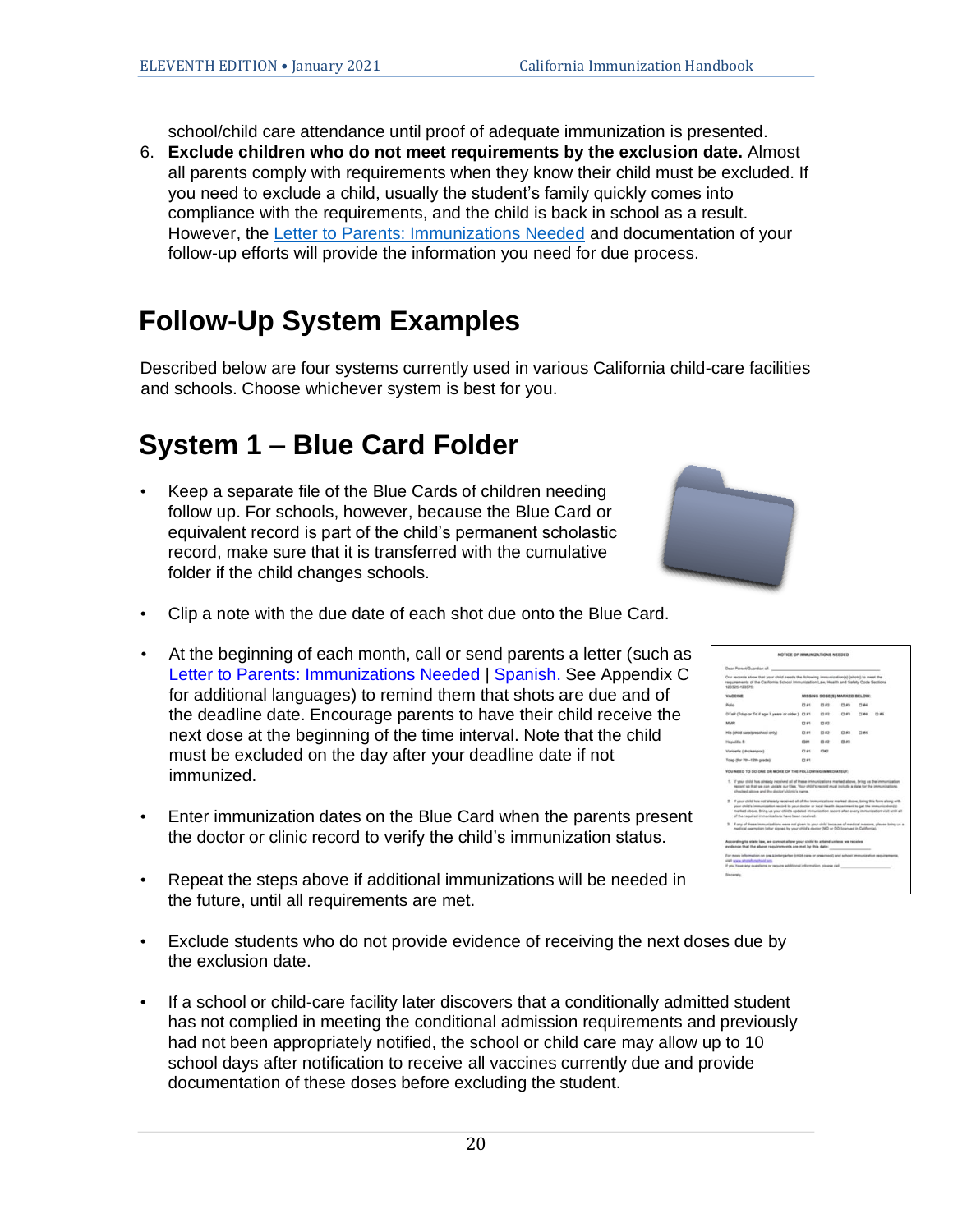- When no more vaccine doses are needed, remove the Blue Card from the follow-up file, and return it to the student's cumulative folder or the child-care file for that child.
- When waiting for another school to send a cumulative folder and immunization record or Blue Card, include a blank Blue Card (with a note with the child's name attached to it) in the follow-up file. Write the deadline date for receipt of the record from the prior school (within the student's first 30 school days at your school). When the cumulative folder arrives from the prior school, review the Blue Card to make sure all required immunizations have been received. Indicate that review was done in the Status of Requirements section. If the transfer student is from out-of-state, complete a new Blue Card. (Note: When students leave your school, forward the cumulative folder with the Blue Card to the new school in a timely manner.)

### **System 2 – Index Card File**

• A card file includes index cards, a box to hold them, and a set of month index cards (January-December).



- For a child needing future immunizations, enter his or her name on an index card and list all doses which will be needed. Using the Guide to [Immunization Requirements for Pre-Kindergarten](http://eziz.org/assets/docs/IMM-230.pdf) or [Guide to](http://eziz.org/assets/docs/IMM-231.pdf) [Immunization Requirements for](http://eziz.org/assets/docs/IMM-231.pdf) K-12<sup>th</sup> Grad[e](http://eziz.org/assets/docs/IMM-231.pdf) (Appendix B), determine the earliest date the child can receive the next dose and note the due date on the upper righthand corner of the follow-up card.
- For a child whose immunization record is in transit from another school, enter the child's name and the deadline date for your school to receive the record (within 30 school days) in the upper right-hand corner of the follow-up card.
- File each follow-up card by the month the immunization or transfer record is due.
- At the beginning of each month, call or send parents a letter (Letter to Parents: [Immunizations Needed](http://eziz.org/assets/docs/IMM-1140.pdf) | [Spanish.](http://eziz.org/assets/docs/IMM-1140S.pdf) See Appendix C for additional languages) to remind them that shots are due and of the deadline date. Encourage parents to have their child receive the next dose at the beginning of the time interval. Note the exclusion date as the day after the deadline date. Be sure to document on the index card the date the notice was sent.
- Enter immunization dates on the Blue Card when the parents present the doctor or clinic record to verify the child's immunization status.
- Repeat the steps above if additional immunizations will be needed in the future until all requirements are met.
- Exclude children who do not provide evidence of up-to-date immunizations by the exclusion date.
- When no more immunizations are needed, remove the card from the file box.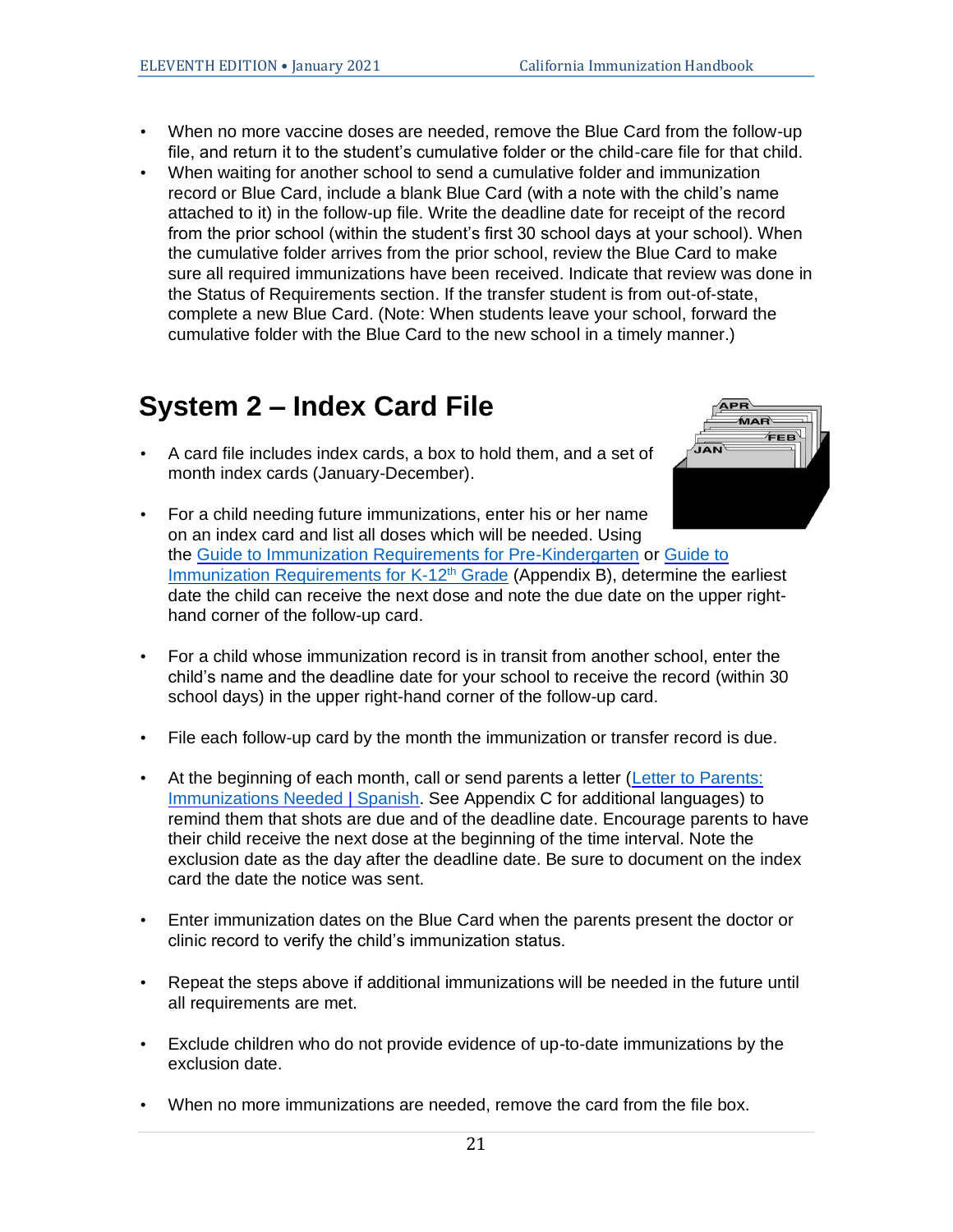### **System 3 – Calendar**

A calendar system may work well in a family child-care home or in a small school or center. Use a calendar with large spaces for each day to note the name of the child on the first day of the time interval an immunization is first due. To preserve confidentiality, the calendar should not be hung where it is visible to parents or the public.

Child-care facilities and schools may also choose to set reminders within their electronic or Internet-based calendars such as Microsoft Outlook Calendar.

### **System 4 – Computerized Student Information Systems**

Schools with computerized student information systems (see page 24) can run reports or create lists of students due for immunizations. Capabilities will vary according to the system being used. Contact your system administrator for details.

## **Transferring and Storing Immunization Records**

For school children, the Blue Card is part of the mandatory permanent pupil record as defined in **Section 430, Title 5, California Code of Regulations**.<sup>1</sup> Whenever a student leaves your school, you will need to send the Blue Card, or equivalent record, in the cumulative folder to the new school.<sup>2</sup> The sending district or school also must keep a copy of the mandatory permanent record including the Blue Card, or equivalent record.<sup>3</sup> (Information about computerizing school immunization records is on page 23).

When the student graduates from high school or terminates schooling earlier, the Blue Card, or equivalent record, must be kept with the student's mandatory permanent record permanently. 4 It can be archived, computerized, or microfilmed with the scholastic record, depending on the procedure for record retention used by the school.

For child-care providers and facilities, the Blue Card, or equivalent record, must be kept with the child's file during the period of enrollment and for three years after the child leaves your care, as required by the California Department of Social Services.

- 1 [California Code of Regulations, Title 5, Division 1, Chapter 2, Subchapter 2, Article 3, Section 430](https://govt.westlaw.com/calregs/Document/IAC93F8C0D47E11DEBC02831C6D6C108E?viewType=FullText&originationContext=documenttoc&transitionType=CategoryPageItem&contextData=(sc.Default))
- 2 [California Education Code section 49068](http://leginfo.legislature.ca.gov/faces/codes_displaySection.xhtml?sectionNum=49068.&lawCode=EDC)
- 3 [California Code of Regulations, Title 5, Division 1, Chapter 2, Subchapter 2, Article 3, Section 438\(a\)](https://govt.westlaw.com/calregs/Document/I7041F790FA2C11DE8C6E96BC63A3F6F5?viewType=FullText&originationContext=documenttoc&transitionType=CategoryPageItem&contextData=(sc.Default))
- 4 [California Code of Regulations, Title 5, Division 1, Chapter 2, Subchapter 2, Article 3, Section 437](https://govt.westlaw.com/calregs/Document/I6FFB51A0FA2C11DE8C6E96BC63A3F6F5?viewType=FullText&originationContext=documenttoc&transitionType=CategoryPageItem&contextData=(sc.Default))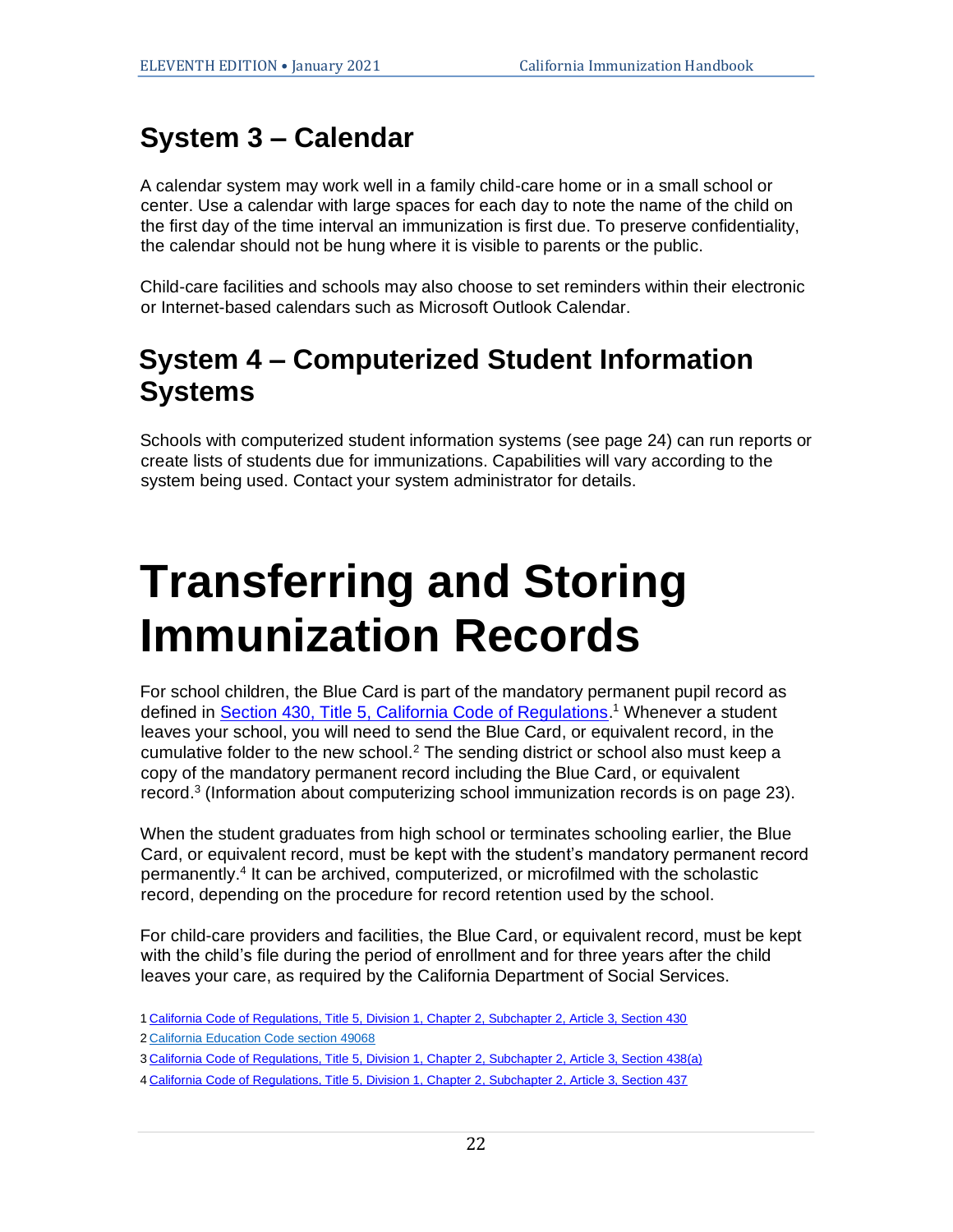## **Computerizing School Immunization Records**

Schools, school districts, and pre-kindergarten facilities may computerize their immunization record-keeping systems. The computerized systems must contain at a minimum the information outlined in regulation section 6070<sup>1</sup>. Please contact ImmunizationBranch@cdph.ca.gov or Immunization Branch, California Department of Public Health, 850 Marina Bay Pkwy, Richmond, CA 94804 if you need assistance.

A back-up electronic or manual copy of all records is recommended in case the original version is inadvertently lost or destroyed.

- 1. A complete hard copy of the Blue Card, or equivalent record, must be included in the mandatory cumulative folders of all students transferring from your school to another school in California.
- 2. For pupils admitted before January 1, 2014, a hard copy of the Blue Card must be kept on file for children with Personal Beliefs Exemptions (PBEs) to the immunization requirements. The PBE affidavit on the back of the Blue Card (version PM 286), or similar PBE affidavit, must be signed by the parent or guardian. For pupils who advanced or were admitted to the  $7<sup>th</sup>$  grade with a PBE to Tdap from July 1, 2011 through December 31, 2013, the Tdap PBE form (CDPH 8261), or similar PBE affidavit, must be kept on file. For PBEs filed in 2014 and 2015, the PBE form (CDPH 8262) must be kept on file.
- 3. For children with medical exemptions to the requirements, the medical exemption document must be kept on file.
- 4. Hard copies of the Blue Cards or equivalent records of each child's immunization record (i.e., all immunization dates) must be made available to health department personnel as needed for auditing purposes[.](http://www.leginfo.ca.gov/cgi-bin/displaycode?section=hsc&group=120001-121000&file=120325-120380) [Health and Safety Code Section](https://leginfo.legislature.ca.gov/faces/codes_displayText.xhtml?lawCode=HSC&division=105.&title=&part=2.&chapter=1.&article)  [120375\(c\)](https://leginfo.legislature.ca.gov/faces/codes_displayText.xhtml?lawCode=HSC&division=105.&title=&part=2.&chapter=1.&article)[-\(d\)](http://www.leginfo.ca.gov/cgi-bin/displaycode?section=hsc&group=120001-121000&file=120325-120380) grants local health departments access to these records.

A pdf fill-in version of the Blue Card can be saved and printed [\(http://eziz.org/assets/docs/shotsforschool/CDPH-286.pdf\)](http://eziz.org/assets/docs/shotsforschool/CDPH-286.pdf). Free copies of the Blue Card may also be available from your [local health department.](https://www.cdph.ca.gov/Programs/CID/DCDC/Pages/Immunization/Local-Health-Department.aspx)

[<sup>1</sup> California Code of Regulations, Title 17, Division 1, Chapter 4, Subchapter 8, section 6070](https://govt.westlaw.com/calregs/Document/I1230E6BB0BD14E729E51C03574FFA61D?originationContext=Search+Result&listSource=Search&viewType=FullText&navigationPath=Search%2fv3%2fsearch%2fresults%2fnavigation%2fi0ad7140a00000166d5a06490921f7711%3fstartIndex%3d1%26Nav%3dREGULATION_PUBLICVIEW%26contextData%3d(sc.Default)&rank=1&list=REGULATION_PUBLICVIEW&transitionType=SearchItem&contextData=(sc.Search)&t_T1=17&t_T2=6070&t_S1=CA+ADC+s)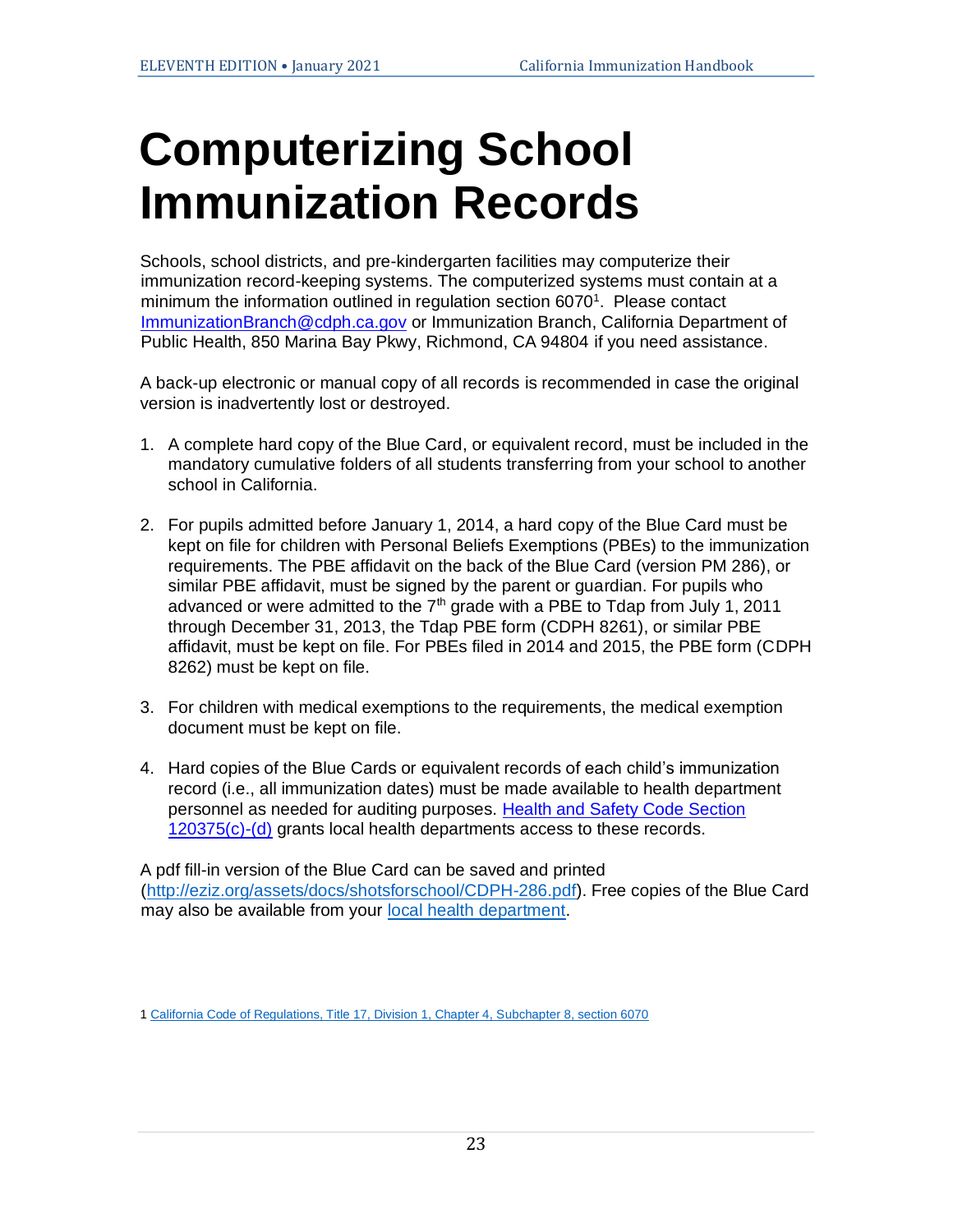## **Annual Reports and Special Surveys**

### **Annual Immunization Reports**

All child-care facilities, schools with kindergartens, and schools with  $7<sup>th</sup>$  grades in California, whether public or private, are required to report the immunization status of children admitted each fall. Guidance and deadlines for completing the annual immunization report can be found for [pre-kindergarten](http://reporting.shotsforschool.org/CC/login.aspx)[,](http://www.calkidshots.org/sa/login.aspx) [kindergarten](http://reporting.shotsforschool.org/KG/login.aspx), and [7](http://www.calkidshots.org/mh/login.aspx)<sup>[th](http://www.calkidshots.org/mh/login.aspx)</sup> [grades](http://reporting.shotsforschool.org/7th/login.aspx) online at [www.ShotsforSchool.org.](http://www.shotsforschool.org/)

## **Special On-Site Surveys**

Each year CDPH and local health department staff may visit schools and child-care facilities to check understanding of and compliance with immunization requirements and effectiveness of follow up. Other visits may be made or reports may be required when disease outbreaks or other problems relating to immunizations occur. [Health and Safety](http://www.leginfo.ca.gov/cgi-bin/displaycode?section=hsc&group=120001-121000&file=120325-120380)  [Code](http://www.leginfo.ca.gov/cgi-bin/displaycode?section=hsc&group=120001-121000&file=120325-120380) [Section 120375\(c\)](https://leginfo.legislature.ca.gov/faces/codes_displayText.xhtml?lawCode=HSC&division=105.&title=&part=2.&chapter=1.&article)[-\(d\)](http://www.leginfo.ca.gov/cgi-bin/displaycode?section=hsc&group=120001-121000&file=120325-120380) grants local health departments access to child-care or school immunization records.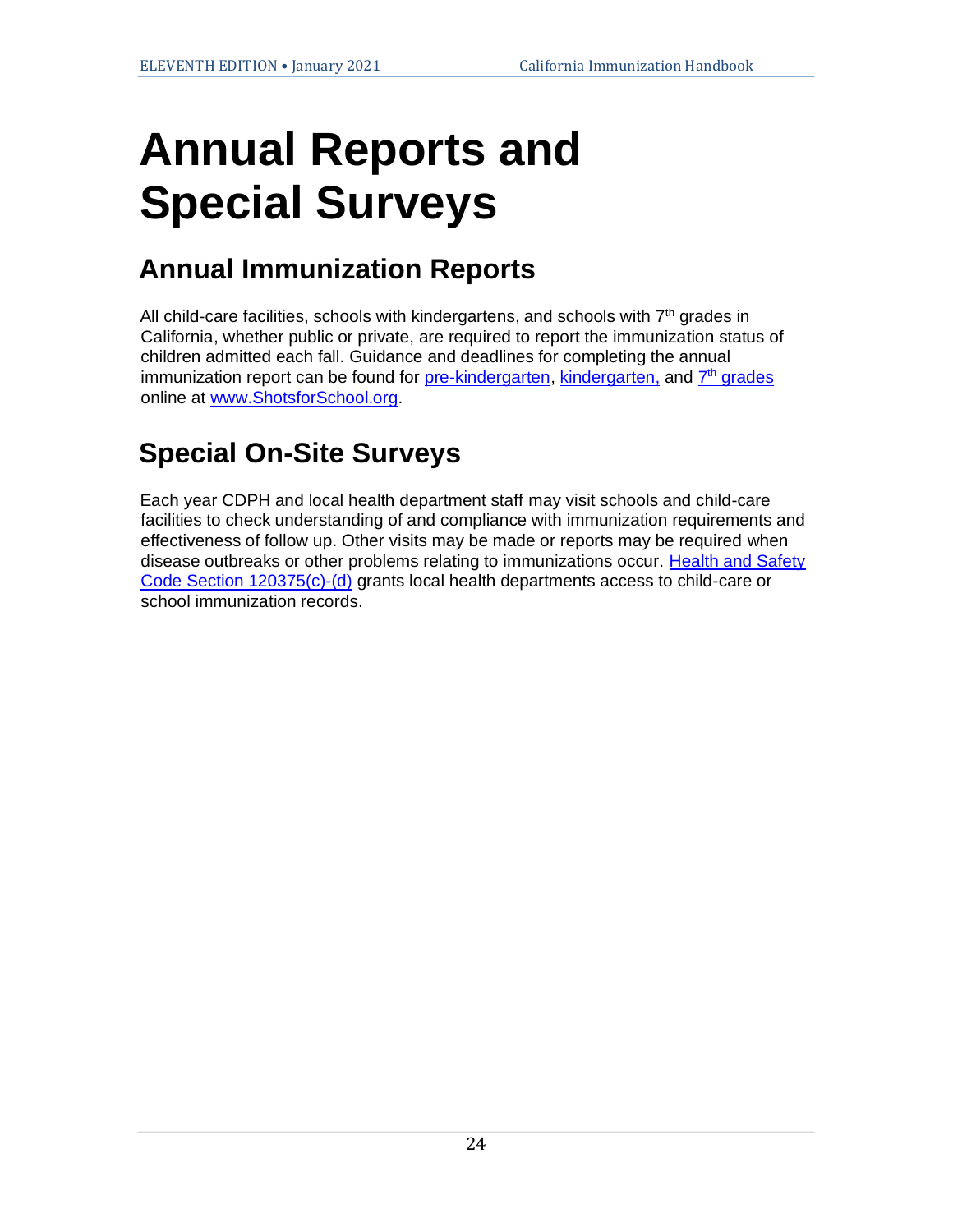## **Disease Reporting Requirements**

## **Reporting Communicable Diseases**

Suspected cases or outbreaks of chickenpox, measles, pertussis and meningitis are amongst the diseases that must be reported by school or pre-kindergarten personnel to the [local health department](https://www.cdph.ca.gov/Programs/CID/DCDC/Pages/Immunization/Local-Health-Department.aspx) according to the [California Code of Regulations](https://www.cdph.ca.gov/Programs/CID/DCDC/CDPH%20Document%20Library/ReportableDiseases.pdf) Section[s](http://www.cdph.ca.gov/HealthInfo/Documents/Reportable_Diseases_Conditions.pdf) 2500, 2593, 2641-2643, and 280[0-2](http://www.cdph.ca.gov/HealthInfo/Documents/Reportable_Diseases_Conditions.pdf)812.

Note that some of these diseases must be reported immediately by phone. Please do not wait until the child returns to pre-kindergarten or school before contacting the [local](https://www.cdph.ca.gov/Programs/CID/DCDC/Pages/Immunization/Local-Health-Department.aspx)  [health department.](https://www.cdph.ca.gov/Programs/CID/DCDC/Pages/Immunization/Local-Health-Department.aspx)

## **Tuberculosis (TB) Screening Requirements**

Tuberculosis (TB) screening is not part of the California school immunization law. If you have questions regarding TB or TB screening requirements, please contact your local health department's [TB control program.](https://ctca.org/wp-content/uploads/CTCA-Directory.pdf) Pre-kindergarten providers should check with their local childcare licensing agency.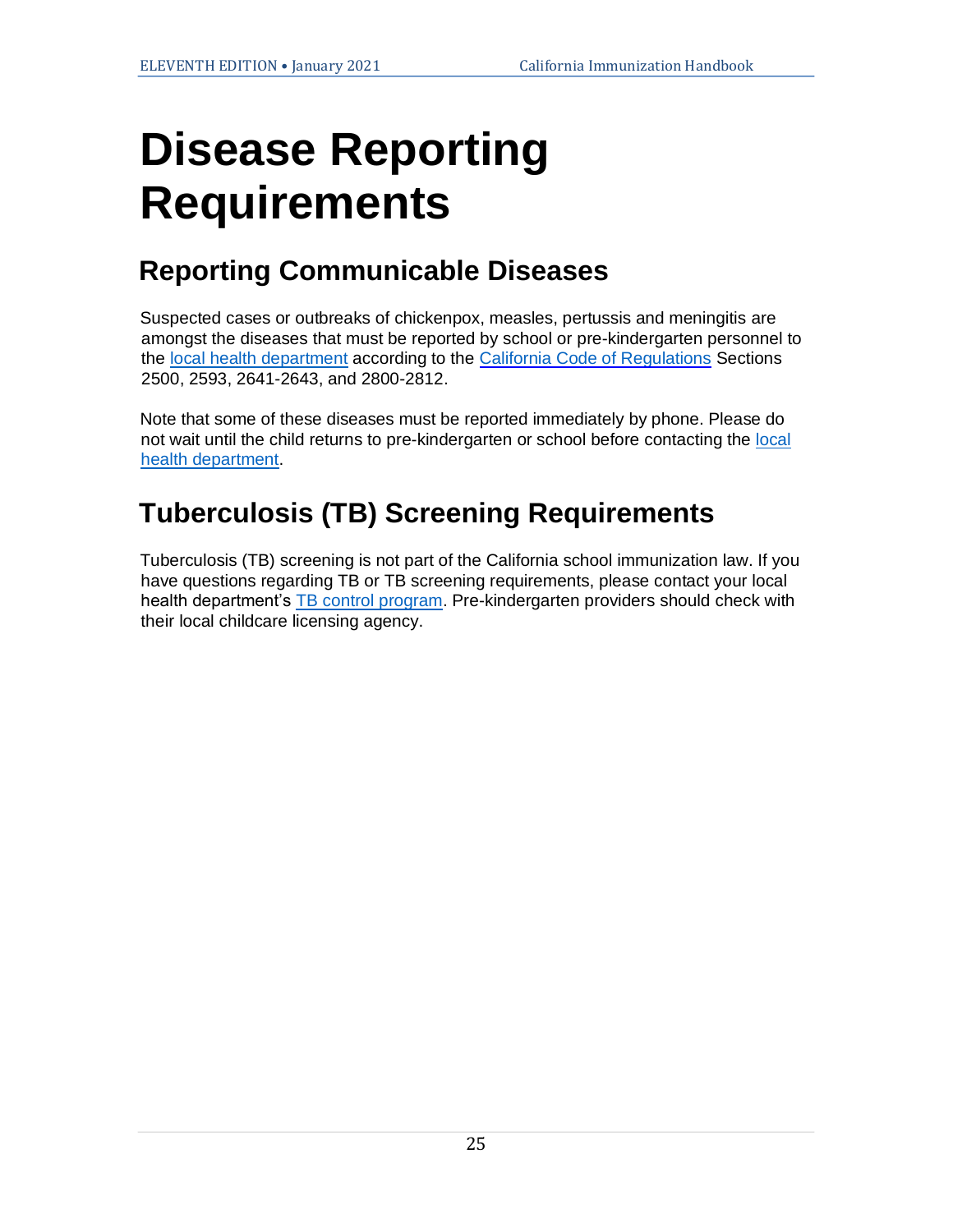## **Useful Websites**

#### **California State Information:**

California Department of Public Health, Immunization Branch, Shots for School [ShotsforSchool.org](http://www.shotsforschool.org/)

California Immunization Registry (CAIR) [cairweb.org/](http://cairweb.org/)

California Department of Public Health, Immunization Branch [cdph.ca.gov/Programs/CID/DCDC/Pages/immunize.aspx](http://www.cdph.ca.gov/Programs/CID/DCDC/Pages/immunize.aspx) 

California Immunization Registry – Medical Exemption [cair.cdph.ca.gov/exemptions](http://cair.cdph.ca.gov/exemptions) California State Laws [leginfo.legislature.ca.gov/](http://leginfo.legislature.ca.gov/) California Code of Regulations [govt.westlaw.com/calregs/](https://govt.westlaw.com/calregs/)

#### **School Information:**

California Department of Education [cde.ca.gov](http://www.cde.ca.gov/)

#### **Child Care Information:**

California Department of Social Services, Community Care Licensing Division [ccld.ca.gov/](http://www.ccld.ca.gov/)

California Child Care Resource & Referral Network [rrnetwork.org](http://www.rrnetwork.org/)

#### **General Immunization Information:**

Center for Disease Control and Prevention, Vaccines [cdc.gov/vaccines/](http://www.cdc.gov/vaccines/)

American Academy of Pediatrics (AAP) [aap.org/en-us/advocacy-and-policy/aap-health](https://www.aap.org/en-us/advocacy-and-policy/aap-health-initiatives/immunizations/Pages/Immunizations-home.aspx)[initiatives/immunizations/Pages/Immunizations-home.aspx](https://www.aap.org/en-us/advocacy-and-policy/aap-health-initiatives/immunizations/Pages/Immunizations-home.aspx)

Immunization Action Coalition [immunize.org](http://www.immunize.org/)

Vaccine Adverse Event Reporting System (VAERS) [vaers.hhs.gov/](https://vaers.hhs.gov/)

#### **College Information:**

American College Health Association (ACHA) [acha.org/](http://www.acha.org/)

#### **California's Local Health Departments:**

[cdph.ca.gov/Programs/CID/DCDC/Pages/Immunization/Local-Health-Department.aspx](https://www.cdph.ca.gov/Programs/CID/DCDC/Pages/Immunization/Local-Health-Department.aspx)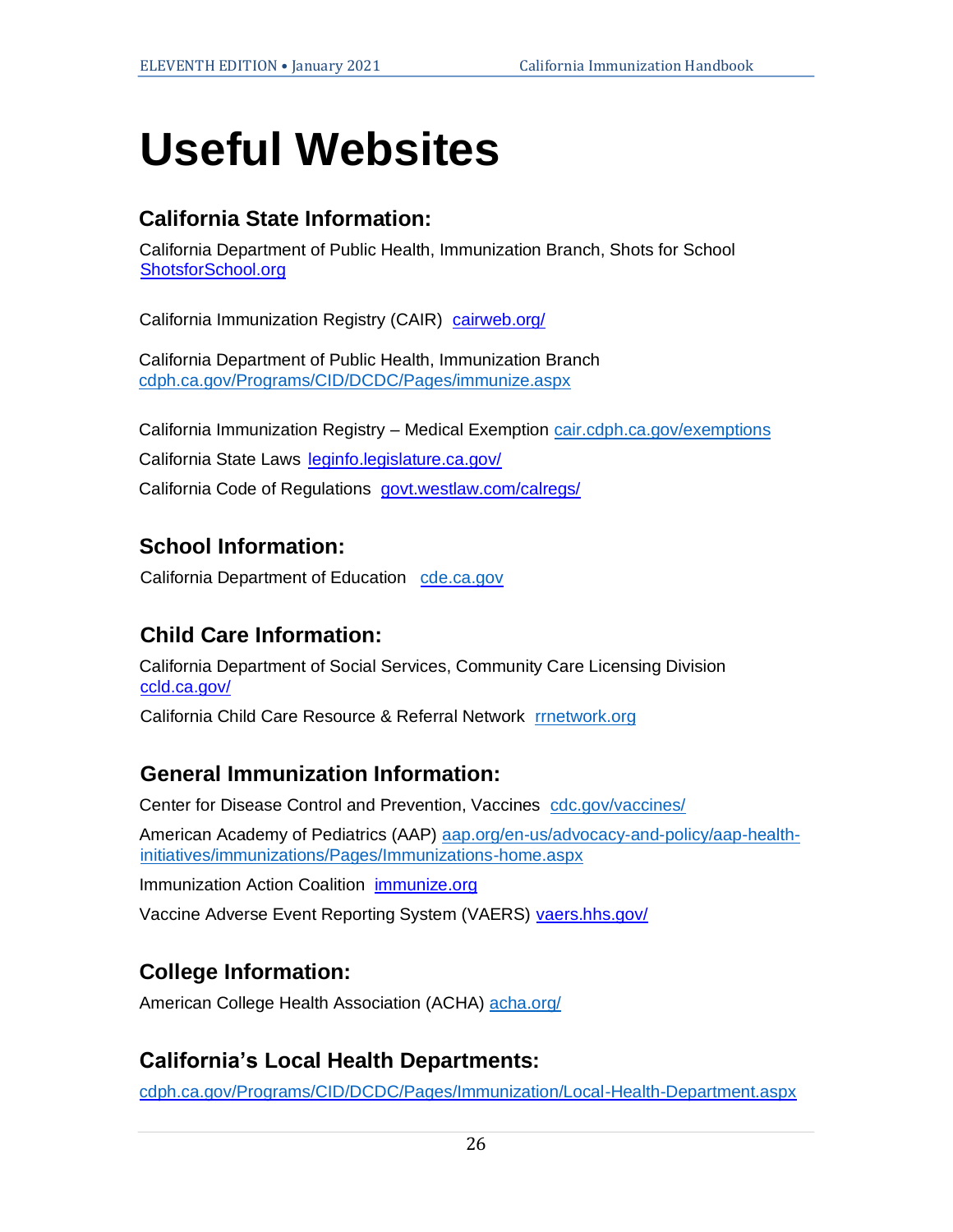## **Appendix A: Frequently Asked Questions**

- [Regulations \(2019 Changes\)](https://www.shotsforschool.org/laws/regs2019/)
- **[About Immunizations](https://www.shotsforschool.org/laws/immunizations/) [|](http://www.shotsforschool.org/frequently-asked-questions/) [Spanish](http://www.shotsforschool.org/espanol/espanol-preguntas/)**
- [Transitional Kindergarten](http://www.shotsforschool.org/k-12/transitional-k/) | [Spanish](http://www.shotsforschool.org/espanol/faq-for-transition-kindergarten-spanish/)
- [Exemptions](https://www.shotsforschool.org/laws/exemptions/)
- [Conditional Admission](https://www.shotsforschool.org/laws/conditional-admission/)
- All [Required Vaccines](https://www.shotsforschool.org/k-12/arv-rate/) (ARV) Rate

## **Appendix B:**

### **Resources to Help You Implement the Law**

Records & Guides

- [California School Immunization Record](http://eziz.org/assets/docs/shotsforschool/CDPH-286.pdf)
- [Guide to Immunization Requirements](http://eziz.org/assets/docs/IMM-230.pdf) for Pre-kindergarten (Child Care)

[Spanish](http://eziz.org/assets/docs/IMM-230S.pdf) | [Chinese](https://eziz.org/assets/docs/shotsforschool/IMM-230CH.pdf)

• [Guide to Immunization Requirements for K-12](http://eziz.org/assets/docs/IMM-231.pdf)<sup>th</sup> Grade | [Spanish](http://eziz.org/assets/docs/IMM-231S.pdf)

7<sup>th</sup> Grade Immunization Requirements Materials

- [Tdap Requirement Sticker Guide for School Staff](http://eziz.org/assets/docs/IMM-101ST.pdf)
- [Missing Records Letter to Parents of Rising 6](http://eziz.org/assets/docs/shotsforschool/7thSchoolToParentLetter.doc)<[s](http://eziz.org/assets/docs/shotsforschool/SchoolToParentLetterTemplate.doc)up>th</sup> Graders
- [Missing Records Phone Script for Parents of Rising 6](http://eziz.org/assets/docs/shotsforschool/SchoolToParentPhoneScript.doc)<[s](http://eziz.org/assets/docs/shotsforschool/SchoolToParentPhoneScript.doc)up>th</sup> Graders
- [Provider Immunization Recall Template Letter for 7th Grade Entry](http://eziz.org/assets/docs/shotsforschool/7thProviderTdapRecallLetterTemplate.doc)

Other tools

- [California Immunization Registry \(CAIR\)](http://cairweb.org/images/docs/IMM-938.pdf) [Information for Schools and Child Care](http://cairweb.org/images/docs/IMM-938.pdf)
- CAIR training [videos for schools](https://www.youtube.com/watch?v=_UHSVhpYVaA&feature=youtu.be)
- [CDC Foreign Language Terms for Vaccines](https://www.cdc.gov/vaccines/pubs/pinkbook/downloads/appendices/B/foreign-products-tables.pdf)
- [Vaccine Acronyms and Abbreviations](http://eziz.org/assets/docs/IMM-895.pdf)
- ["No Shots? No Records? No School." poster](http://eziz.org/assets/docs/IMM-1167.pdf) | [Spanish](http://eziz.org/assets/docs/IMM-1167S.pdf)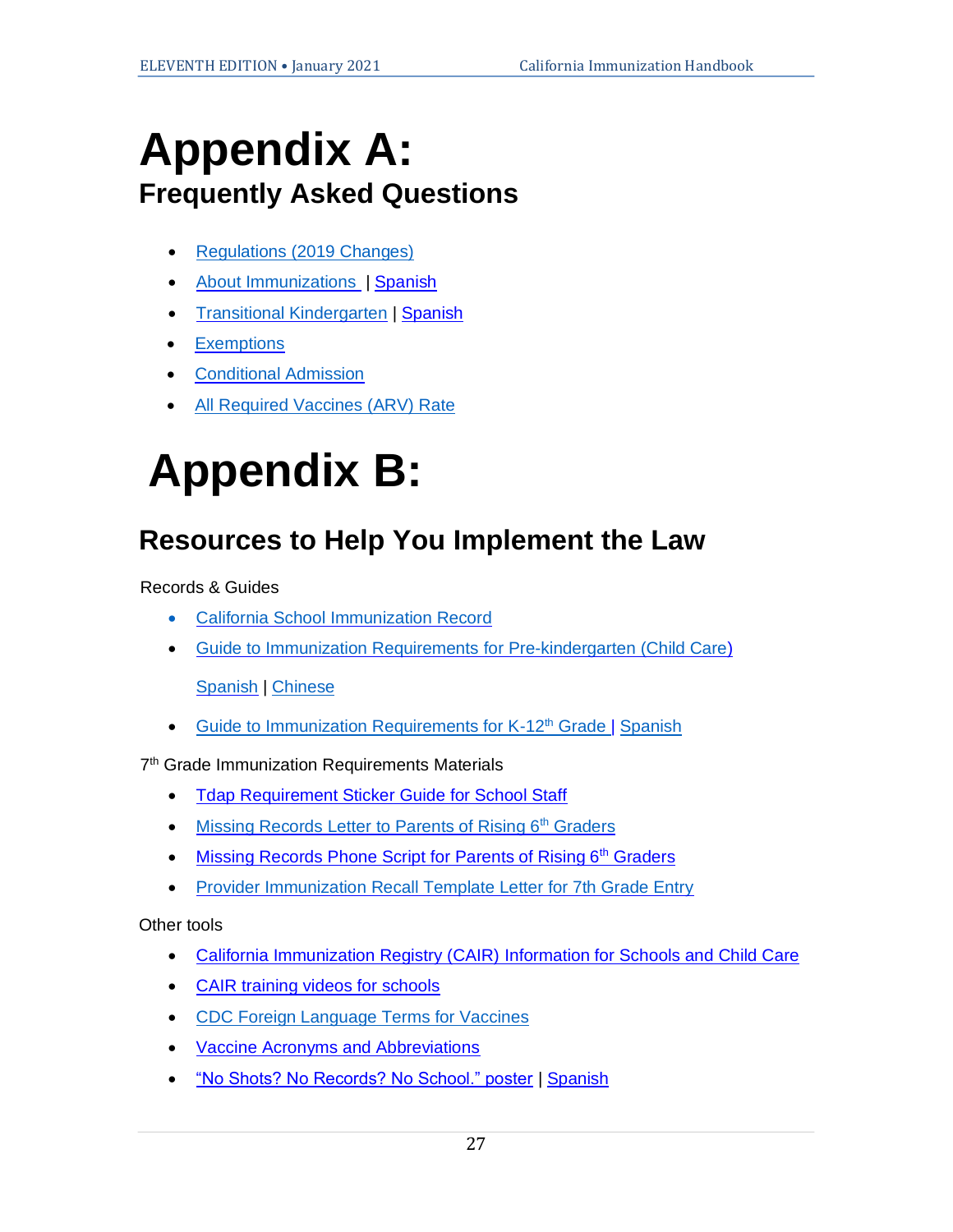## **Appendix C:**

### **Samples and Materials for Parents and Students**

- [Letter to Parents: Immunizations Needed](http://eziz.org/assets/docs/IMM-1140.pdf) | [Spanish](http://eziz.org/assets/docs/IMM-1140S.pdf) [Arabic](https://eziz.org/assets/docs/IMM-1140ARA.pdf) | [Farsi](https://eziz.org/assets/docs/IMM-1140FAR.pdf) | [Vietnamese](https://eziz.org/assets/docs/IMM-1140VT.pdf) | [Chinese](https://eziz.org/assets/docs/IMM-1140CH.pdf)
- [Parents' Guide to Immunizations Required for School Entry](http://eziz.org/assets/docs/IMM-222School.pdf) | [Spanish](http://eziz.org/assets/docs/IMM-222S_School.pdf) [Arabic](https://eziz.org/assets/docs/shotsforschool/IMM-222School-ARA.pdf) | [Armenian](https://eziz.org/assets/docs/shotsforschool/IMM-222School-ARM.pdf) | [Cambodian](https://eziz.org/assets/docs/shotsforschool/IMM-222School-CAM.pdf) | [Chinese](https://eziz.org/assets/docs/shotsforschool/IMM-222School-CH.pdf) | [Farsi](https://eziz.org/assets/docs/shotsforschool/IMM-222School-FAR.pdf) [Hmong](http://eziz.org/assets/docs/shotsforschool/IMM-222School-HM.pdf) | [Korean](https://eziz.org/assets/docs/shotsforschool/IMM-222School-KOR.pdf) | [Russian](https://eziz.org/assets/docs/shotsforschool/IMM-222School-RU.pdf) | [Tagalog](https://eziz.org/assets/docs/shotsforschool/IMM-222School-TAG.pdf) | [Vietnamese](https://eziz.org/assets/docs/shotsforschool/IMM-222School-VT.pdf)
- Parents' Guide to [Immunizations Required for Pre-kindergarten \(Child Care\)](http://eziz.org/assets/docs/IMM-222ChildCare.pdf) [Spanish](http://eziz.org/assets/docs/IMM-222S_ChildCare.pdf) | [Arabic](https://eziz.org/assets/docs/shotsforschool/IMM-222ChildCare-ARA.pdf) | [Armenian](https://eziz.org/assets/docs/shotsforschool/IMM-222ChildCare-ARM.pdf) | [Cambodian](https://eziz.org/assets/docs/shotsforschool/IMM-222ChildCare-CAM.pdf) | [Chinese](https://eziz.org/assets/docs/shotsforschool/IMM-222ChildCare-CH.pdf) | [Farsi](https://eziz.org/assets/docs/shotsforschool/IMM-222ChildCare-FAR.pdf) [Hmong](https://eziz.org/assets/docs/shotsforschool/IMM-222ChildCare-HM.pdf) | [Korean](https://eziz.org/assets/docs/shotsforschool/IMM-222ChildCare-KOR.pdf) | [Russian](https://eziz.org/assets/docs/shotsforschool/IMM-222ChildCare-RU.pdf) | [Tagalog](https://eziz.org/assets/docs/shotsforschool/IMM-222ChildCare-TAG.pdf) | [Vietnamese](https://eziz.org/assets/docs/shotsforschool/IMM-222ChildCare-VT.pdf)
- [Recommended Immunizations Brochure for Parents of Young Children](http://eziz.org/assets/docs/IMM-234.pdf) [|](http://eziz.org/assets/docs/IMM-234.pdf) [Spanish](http://eziz.org/assets/docs/IMM-234S.pdf)
- [Vaccine Recommendations for 11-](http://eziz.org/assets/docs/IMM-1054.pdf) [and 12-year-olds](http://eziz.org/assets/docs/IMM-1054.pdf) [|](http://eziz.org/assets/docs/IMM-1054.pdf) [Spanish](http://eziz.org/assets/docs/IMM-1054S.pdf)
- [Educational Flyer for Parents & Students –](http://eziz.org/assets/docs/IMM-1039.pdf) 7th Grade Requirement[s](http://eziz.org/assets/docs/IMM-1039.pdf)
- [Vaccine Safety: Answers to Parents' Top Questions](http://eziz.org/assets/docs/IMM-916.pdf) | [Spanish](http://eziz.org/assets/docs/IMM-916S.pdf)